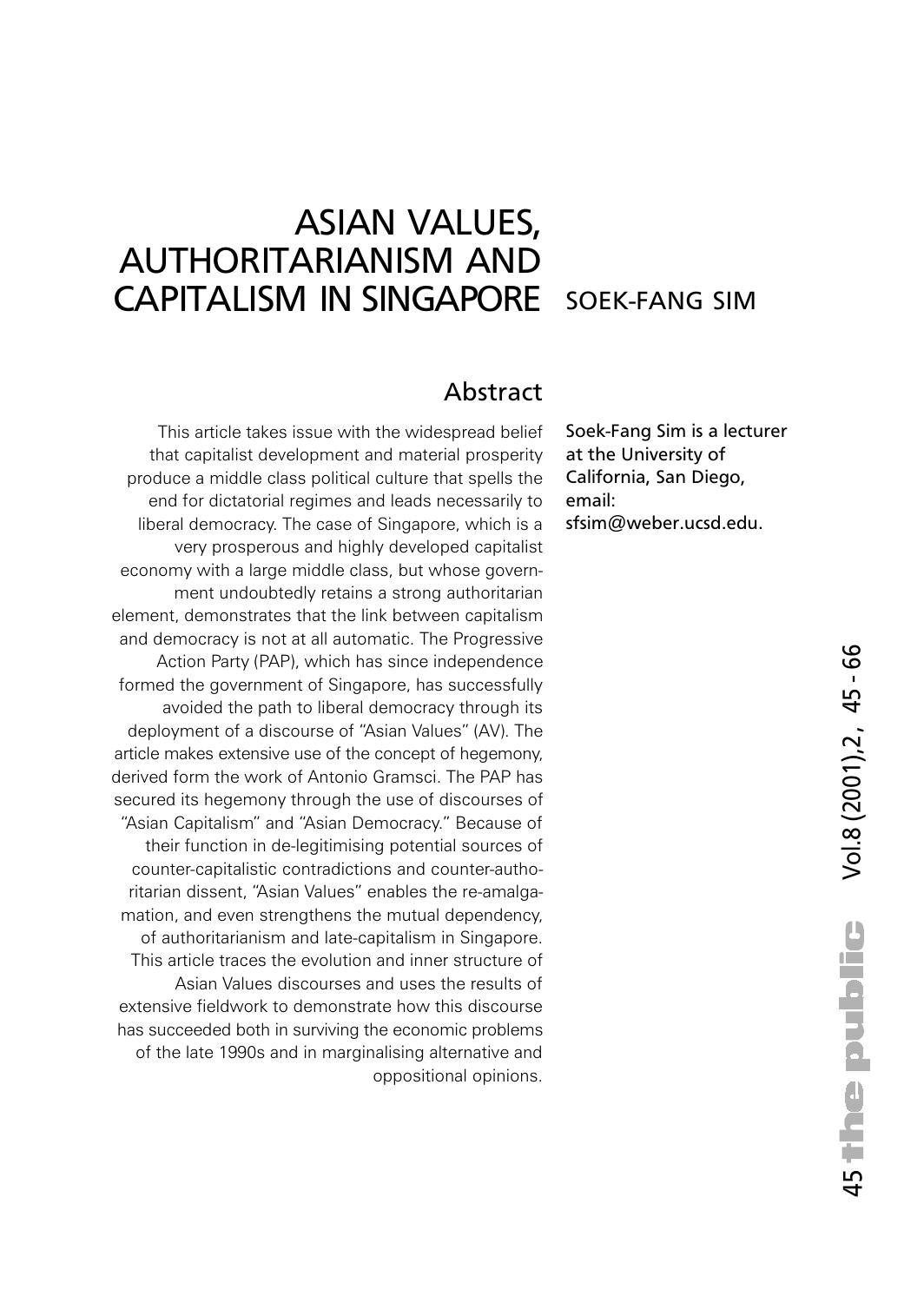#### Singapore: An Undismissable Counter-Example

Grand claims have been made about the superiority and inevitability of liberal democracy. It is believed to be superior because it provides a check on authority and is a more perfect embodiment of equality and freedom than other polity. It is also believed to be an inevitable consequence of various phenomena. Fukuyama (1992) believes that increasing institutional and ideological convergence would lead to the triumph of liberal democracy globally and the end of history. Paul (1992) and Rodan (1993) believe that the inevitability of liberal democracy stems from the contradictions of late capitalism — namely the emergence of middle-class liberalism and the widening of social inequality leading to the demand for welfare provision.<sup>1</sup>

While this "end of history" thesis may be observed to be true in many countries, this is certainly not the case in Singapore. What makes Singapore such an irrefutable counter-example is that, firstly, according to these "end of history" theories, Singapore should especially have become a liberal democracy since it has in abundance all the necessary conditions and prerequisites for the "transition"/"evolution." Singapore's economic success and development is indisputable internationally, which makes Singapore an especially visible and un-dismiss-able counter-example.

Singapore has outperformed all other Asian Newly Industrialising Economies (NIEs) and is an extremely successful late-capitalist (information) society. It has the highest average rate of GDP growth (9 per cent annually) in the world (Castells 1988, 1) and it is ranked as the world's second freest economy (after Hong Kong). It has the highest foreign reserves per capita in the world (Paul 1992, 6) and a GNP that surpasses some Western European countries' (Castells 1988, 1). For almost a decade, it has been the world's busiest port and, until 2001, it boasted the world's best airline.

This success was achieved through exposing itself to international competition. With no agriculture and a small domestic market, economic growth has been entirely dependent on international trade and investment. Despite having the world's highest savings (Vogel 1989, 1049; Castells 1988, 3-7), its industrial production is wholly foreign owned. Because national survival (and government legitimacy) is tied to Singapore's competitiveness internationally, industrial and political harmony becomes necessary for Singapore to be "one of the safest and most profitable locations in the world" (O'Leary and Coplin 1983; Lim and Pang 1991, 72). Singapore's economy is so aligned with the interests of multi-national corporations that Singapore has been described as "an offshore centre for foreign capital" (Yoshihara 1989, 71) and "a stable and efficient vehicle for the Western exploitation of Southeast Asia" (Mirza 1986, 73).

Socially, Singapore's living standards are second only to Japan in Asian. With English as the first language in school and as the national working language, Singapore is deemed "soft-shelled" and highly vulnerable to Western influences. Living in a prosperous urban environment with high English literacy, Singaporeans are active media users with a high exposure to foreign media. Despite being the smallest population in Asia, it is the largest single-country market for Far East Economic Review and the second largest market for Asian Wall Street Journal (Lee 1988).

Yet, despite being so economically and socially developed, and despite its economy and society being so liberally exposed to international trends, Singapore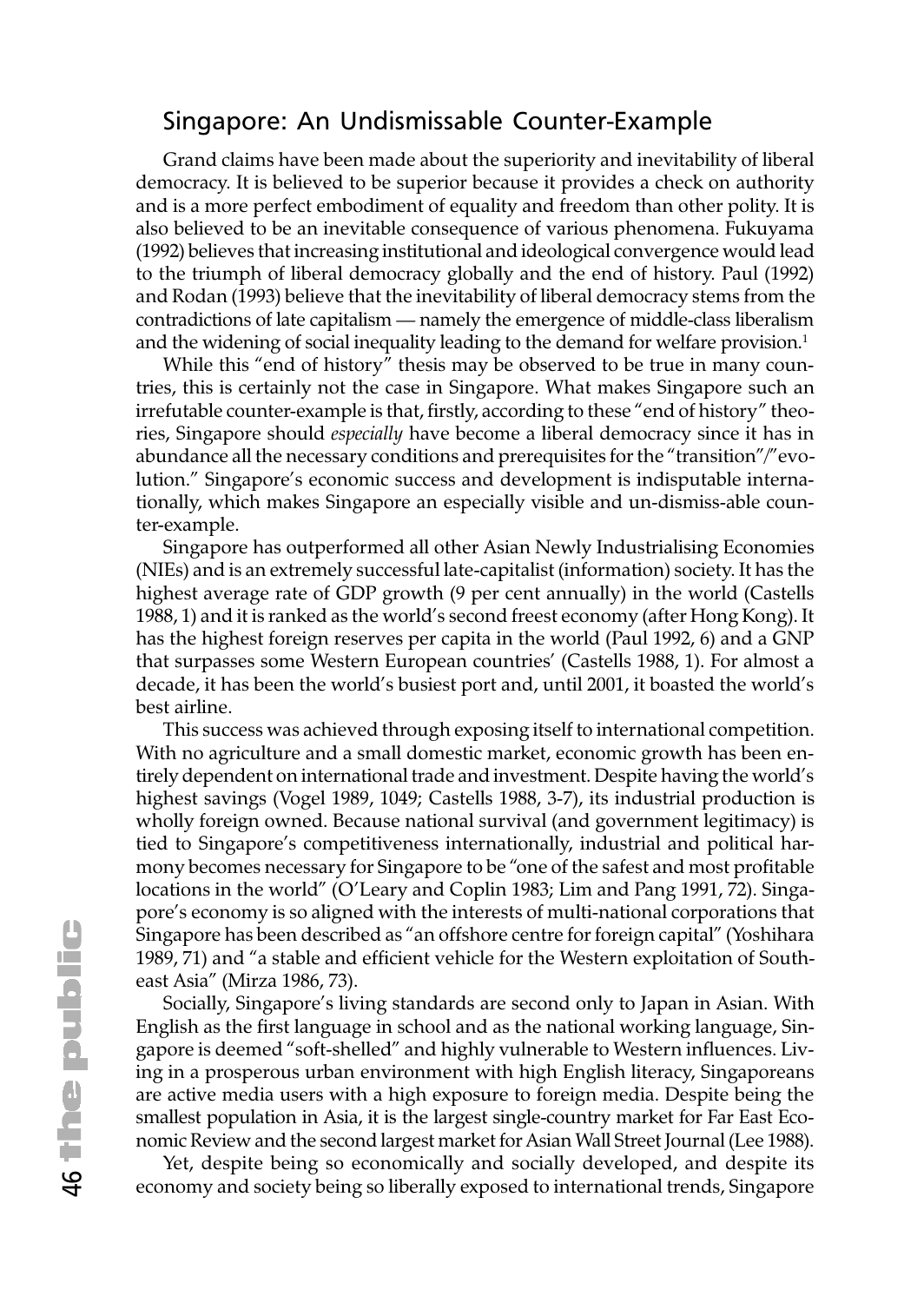remains "authoritarian." For economist Friedman, Singapore "has the forms of democracy but the reality is dictatorship" (in Paul 1992, 1). Hitchchock (1994, 10) considers it noteworthy that Singapore, "in many ways the most advanced country in the region after Japan," is listed in the company of Vietnam, China, North Korea and Myanmar as states that do not endorse a Union of Civil Liberty.

Singapore is significant as a counter example also because, not only is it not a liberal democracy, it shows no sign of becoming one. Castells (1988, 78) observed that, "although clearly authoritarian, Singapore is not a dictatorship but a hegemonic state, in the Gramscian sense... it is based not simply on coercion, but also on consensus." It is because the People's Action Party (the PAP, Singapore's one-party government) is based on hegemony rather than coercion that it is admired by other governments. Its ability to push through tough policies without incurring crippling political costs is envied by Taiwan and Hong Kong (De Bary 1998, 3). Its unique combination of openness and regulation is also praised and studied by Chinese Premiers Deng and Jiang (Sraits Times, 13 July 1992). British PM Blair also highlighted Singapore as the best illustration of the parallel achievement on economic success and social cohesion (Financial Times, 10 November 1996). It is precisely because the PAP is hegemonic rather than authoritarian that Singapore is consistently ranked as the world's top 5 countries for political stability and its current regime is described as being "likely to continue *indefinitely"* (O'Leary and Coplin 1983, 21). In other words, the end of history or the triumph of liberal democracy is nowhere in sight.

The third feature that makes Singapore a significant case is that it not only bypasses the liberal democracy trajectory but also unrepentantly initiates and proclaims as culturally legitimate its own cult of "Asian Values, Asian Democracy" (complete with admirers and fans such as Malaysia, China, Vietnam, Cambodia and Myanmar). The Asian Values (AV<sup>2</sup>) discourse not only criticises the inferiority and irrelevance of Western democracy but also the West's representation of itself as democratic and all Others as un/pseudo-democratic. At the same time, by calling them "Asian Values," the discourse acquires an aura of cultural legitimacy and regional solidarity against the West, while transforming the Singapore case into a model for an alternative trajectory that invites identification and imitation by other Asian nations.

Singapore's significance can appreciated when we consider most states accept the hegemony of (liberal/Western) democracy — whether by emulating it or justifying its absence. In Asia, Singapore could have easily followed Japan and S. Korea towards liberalism, or the Philippines and Thailand towards popular (radical) democracy. The difficulty and ambition of the "Asian Democracy" project should not be underestimated. Huntington (1991, 108) noted, "if he had wanted to, a political leader far less skilled than Lee Kwan Yew could have produced democracy in Singapore.

If it is so difficult to resist the evolution towards liberal democracy, why does the Singapore government persist in doing so? What is the meaning and goal of the AV project? Through analysing government campaigns and popular discourse (in-depth interviews, jokes and rumours), I will identify the goals and strategies of the AV project, investigate its success or hegemony and finally, reflect on the "genuine" basis of the PAP's hegemony and speculate on what would constitute moments of hegemonic crisis.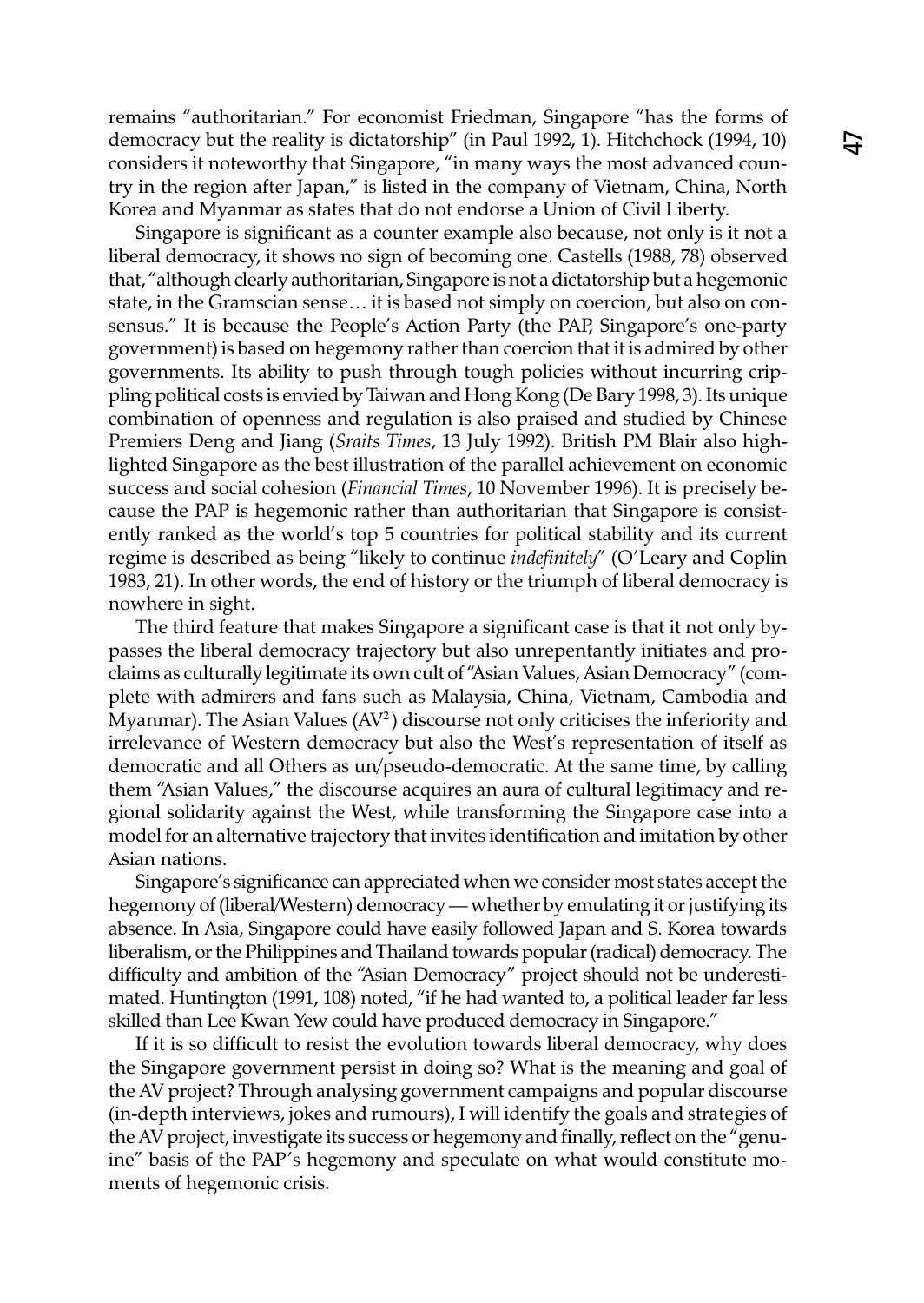## The Meaning of "Asian Values" and the Logic of One-Party Rule

Late-capitalism is supposed to produce contradictions that will trigger the transition to liberal democracy. These contradictions exist in Singapore as they do in other societies. Economic prosperity widened social inequality, deepened class faultlines, and provided an environment for the flourishing of liberal discourses. Materially comfortable and accustomed to consumerist choice in late-capitalism, middle-class citizens developed liberal inclinations and began to demand political choices (Rodan 1993; Kuo and Chen 1987, 369). At the same time, increasingly visible social stratification precipitated demands for state welfare to reduce income inequality Paul 1992, 8-10; Clammer 1985, 190).

Faced with such contradictions, a popular solution in the West was the "third" way (Giddens 1994), which involved the weakening of capitalist instincts and the affirmation of community (socialism/collectivism/communitarianism). In the US and Europe, there were different degrees of compromise between the left and the right. Under "new liberalism" (in Europe), these contradictions were partially resolved institutionally through welfarism (Hall 1986, 64-65). To a lesser extent, even the USA had to compromise its capitalistic logic by providing social security to its citizens. These liberal reconfigurations of the economy were also reflected in the reconfigurations of political structure. States generally conceded to the liberalisation of society and accepted liberal (plural) democracy as the preferred mode of political organisation, with little attempt to arrest individualism and to prevent social and ideological fragmentation.

This trajectory was unacceptable to many Asian (one-party) governments. To understand why many Asian governments are unwilling to blunt or compromise the capitalistic impulse and why they insist on keeping liberalism at bay, we have to understand the logic behind the maintenance of one-party rule in Asia.

Government legitimacy in many Asian one-party democracies is based upon economic growth<sup>3</sup>, which is fuelled by capitalistic expansion. To sustain economic growth and legitimacy, governments must be able to attract foreign investments through being the world's freest economies — i.e., being the most business-friendly economies with the least worker protection and the weakest labour unions. They must be able to present themselves as being the economies where the logic of capitalism runs purest. As such, many Asian one-party governments find the "third" way" or any weakening/compromise of the capitalist logic unacceptable.

Additionally, any subscription to welfarist ideologies could promote liberal values since individuals are deemed to have the right to make demands on the state. Such liberalisation, if unchecked, could over-legitimise individualism and, carried over to the field of politics, set the stage for ideological fragmentation.

This brings us to another logic of one-party rule: single party governments can only legitimately claim to represent a consensual nation since an ideologically fragmented nation would require multi-party representation. Ideological fragmentation must be averted at all costs, so that the single ruling party is seen as the nation's only option.

To protect its one-party rule against threats of liberalisation and welfarism, the PAP labelled these tendencies as dangerous "Western" values, the antidote to which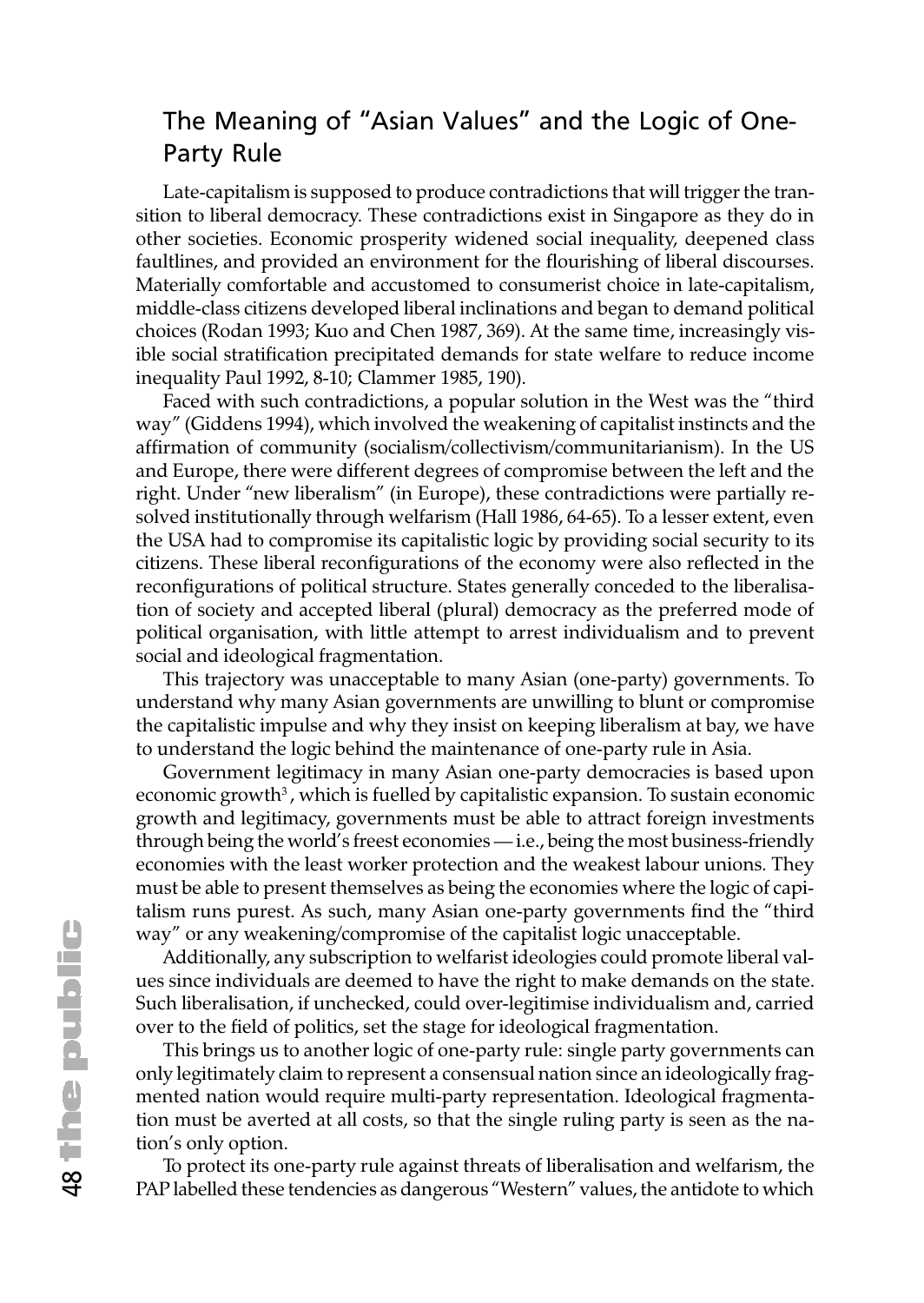was the "Asianisation" of society, where communitarianism is promoted as an alternative to welfarism and plural/liberal democracy.

"Asian capitalism", or what is elsewhere called "old liberalism" (Hall 1986, 61-64), is the preferred option. Competition and social inequality continue to be legitimised by meritocracy, and social welfare is privatised and administered through (ethnic) communities, not through the state. Within the AV discourse, individuals, families and (ethnic) communities should be self-reliant and place nation above self. Rather than "selfishly" making demands on society/state, good Asians should provide for their needy family/community members. In China, Taiwan and Singapore, communitarianism has been mobilised to legitimise "Parents Maintenance Bills," where working children are obligated to support their aged, retired parents. In Singapore, "community" is stretched beyond family to include ethnic community: a small portion is deducted from an employee's monthly salary for donation to his/her ethnic "community self-help organisations" (Chua 1995, 34).

Communitarianism is also mobilised against ideological pluralism in support of "Asian (one-party) Democracy." By emphasising consensus over conflict, political contestation and "opposition for the sake of opposition"  $-$  an unspoken democratic value - are represented as anti-harmony and unsuited for an Asian society. Communitarianism encourages citizens, as good Asians, to privatise and subordinate their individualism/difference, and to communitarianly put national interests (as defined by the PAP) above self. In this way, ideological alternatives are de-legitimised and ideological fragmentation averted.

Communitarianism de-legitimises counter-capitalistic (welfarism) and counterauthoritarian (democratic) values and enables the re-amalgamation of capitalism with authoritarianism through recasting capitalism and authoritarianism as "Asian Capitalism" and "Asian Democracy" respectively. Through AV, capitalism and authoritarianism become mutually reinforcing: authoritarianism protects capitalism by enabling it to be un-compromised by welfarist demands, while capitalistic success "protects" and provides economic legitimacy for authoritarian governments.

There are some implications and residual questions when AV is understood as an ideological response to contradictions in late-capitalism, rather than as a set of cultural values. Firstly, the fact that governments feel the need to "Asianise" their citizens exposes the myth of communitarian Asia (Pye and Pye 1985; De Bary 1998). In fact, "Asian values" were so clearly absent in Singapore society that they had to be imported. In 1982, 8 foreign Confucian scholars were invited to design a school curriculum (Chua 1995, 159; Hill and Lian 1995, 202) after local (Buddhist) monks proposals were criticised for being "unpractical" and for failing to select "desirable national values" (Kuah 1991, 32). Perhaps the best evidence of anti-community values is the phenomenon of the sharp contrast between clean private toilets and dirty public toilets. In the 1990s, the Singapore government was so frustrated by citizens' lack of civic-mindedness that it launched a "Keep Public Toilets Clean Campaign."

Additionally, the AV project encouraged only certain types of communities "safe" communities that did not attempt to usurp the government's credibility as the only (legitimate) representative of national interest. Racial<sup>4</sup> identification was encouraged until racial groups began to contest the government. Consequently, the project to Confucianise citizens was abandoned in the late 1980s when the government realised that its campaigns over-legitimated race as a source of coun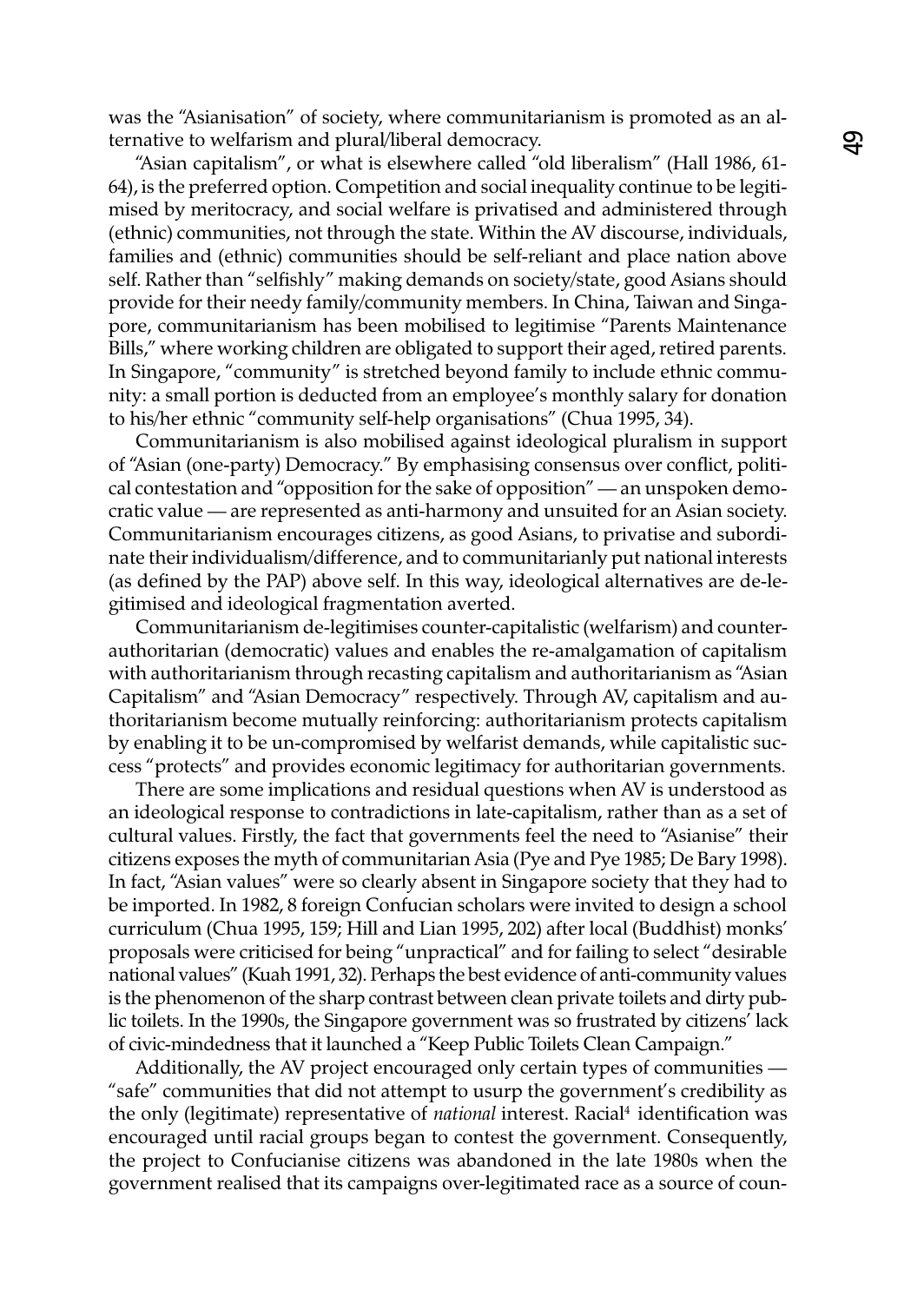ter-ideology (Cf. Hill and Lian 1995, 205-206; Chua 1995, 31-32; Tamney 1996, 35). Such politics of racial homogenisation of particular groups (e.g., through the "Speak Mandarin Campaign") and differentiation (into "Chinese," "Malay" and "Indian") echo the British colonial strategy of "divide and rule". Rather than being directed towards ideological contestation, such "communitarianism" strove to contain dissent through racialising citizens by constituting them as ethnic — thus subjective and partial  $-$  individuals in multi-racial Singapore.

Secondly, seeing AV as an ideological response to social contradictions help us understand why its substantive meaning is necessarily confusing and contradictory. To some extent, the ideological contradiction within AV mirrors the impossibility of combining capitalism with community: "if you drive the notion of enterprise far enough, you undermine any sense of tradition, or organic belongingness to society (Hall in Tamney 1996, 184). As an attempt to ideologically unite society without compromising capitalism, AV must simultaneously encourage communitarianism (community before self) without discouraging competition (self before others). It is vital to remember that AV was invoked to deal with the side effects of late-capitalism — at no point does it discourage or detract from the dominant ideology of capitalist development or encourage citizens to prioritise community over competition. It is precisely because communitarianism is opposite to competitiveness that it serves as a useful supplement to repair and enable the continued operation of the dominant ideology of meritocratic competition. It aims to make capitalism more caring and the nation more cohesive.

Thus, rather than understanding "Asian Values" as either communitarianism or Confucianism, I would argue that it is more effectively understood as consisting of an umbrella dominant ideology of Confucian meritocratic competition with a subdominant ideology of communtarianism. The dominant ideology of Confucianism fuels capitalist development by motivating subjects to compete and raise themselves over others within the social hierarchy, thereby earning itself the label of the "Asian (Protestant) Work Ethic." Confucianism's emphasis on competition makes it anti-community, not unlike market liberalism, and it comes close to Thatcher's idealisation of liberal capitalism: "there is no such thing as society, there are only individual men and women and their families."<sup>5</sup>

Confucianism can be considered communitarian if the family is the community. Besides the absence of civic-mindedness indicated by the anecdotal evidence of clean private toilets and dirty public toilets, Liang (in De Bary 1998, 140-141) also remarked that China lacked group life and attempted to add a sixth Confucian relationship to promote group relations  $-$  the only "non-hierarchical" Confucian relation. Confucianism guides relationship with *immediate*, not *imagined* others. Confucian subjects are not exhorted to include unrelated others. I would argue that it is in fact vital that Confucian groups are exclusionary; it may be difficult otherwise for subjects to feel competitive with each other. Confucian subjects feel no lateral solidarity, which Anderson identifies as a prerequisite for the development of a sense of imagined community. Given this considerable difference between Confucianism and communitarianism, we can see that its conflation in the myth of communitarian Asia is an ideological effect that is crucially sustained by a refusal to distinguish between family ties and community ties.

Thirdly, and finally, the persuasiveness of AV is necessarily tied to economics. Not only is communitarianism subordinated to the dominant ideology of competi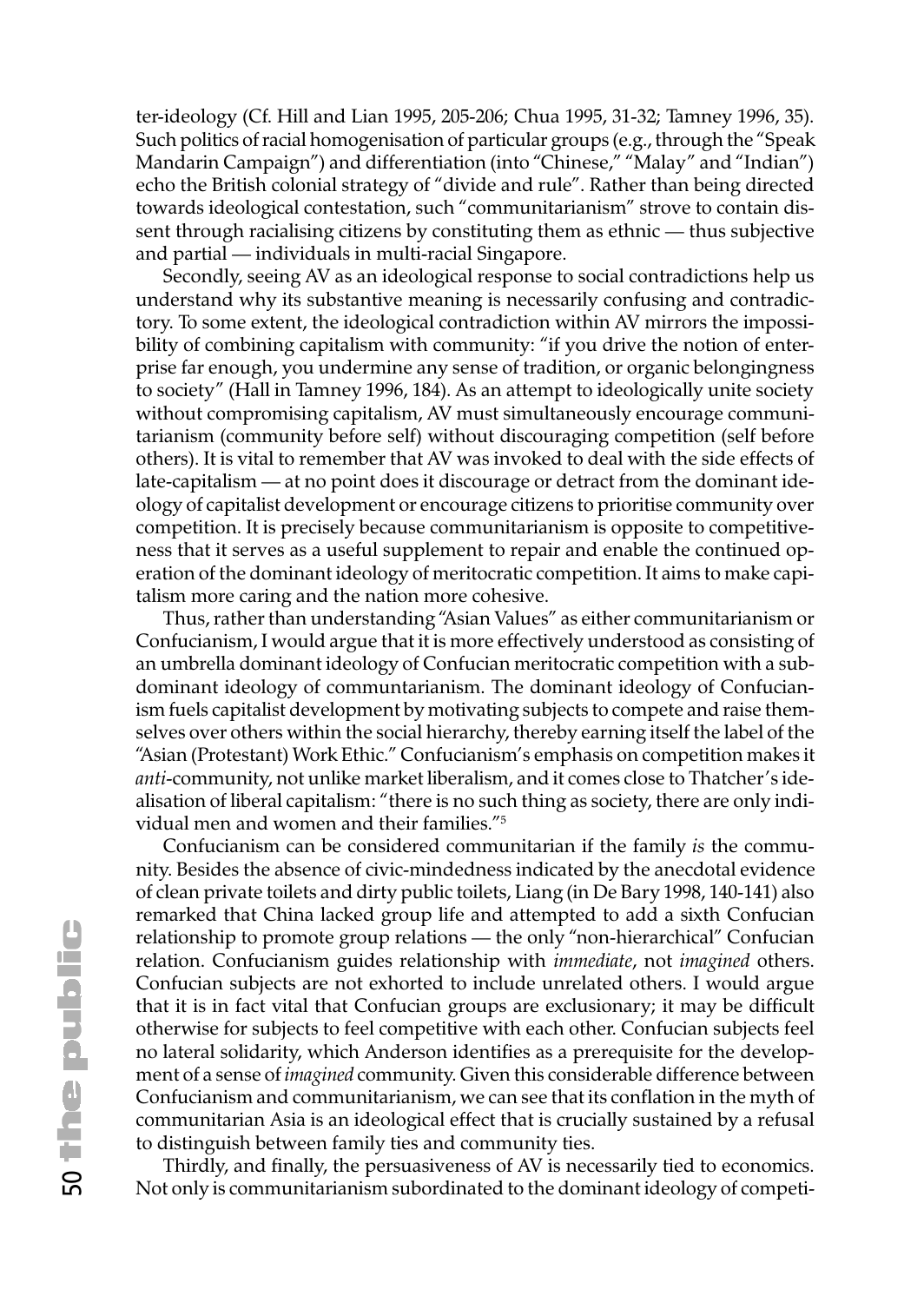tion, it is itself an economic argument, since the superiority of communitarianism and Asian (consensual) Democracy is "proven" by miraculous economic performance (Lodge and Vogel 1987). This has significant implications for its effectiveness: of what use is it during an economic crisis, when the government most needs it?

# De-legitimising Dissent: A Fragile Nation and Its Dangerous Citizens<sup>6</sup>

Over the decades of PAP rule, strategies of maintaining one-party dominance have shifted. Aware that it can no longer rely on coercion or censorship (if Singapore is to remain a media hub), the PAP sought a new strategy for securing ideological dominance in an age of pluralism. In seeking a new strategy for a new hegemony, Lee Kwan Yew, Singapore's first PM, drew inspiration from the Vatican:

The Vatican maintains Catholic unity around the world by clearly communicating its official or doctrinal position... Catholics may read other views ... but they make a distinction between the official view and the other views. Whether or not they accept the official view is a different and separate matter. In the same way, Asian governments will require the official view to be carried in the media, along with other views over which they have no control (Lee 1998).

Instead of keeping out alternative opinions, the PAP aimed to keep the official voice above the din of democracy. This was to be achieved through institutionalising party values as a normative "middleground." By establishing a moral centre that defines what is moral/immoral, legitimate/illegitimate or Asian/Western, dissenting opinions need no longer be censored. They can be subordinated to the Asian goal of (consensual) nation building, allowing the PAP to achieve pluralism without fragmentation. The moral centre easily achieves this because it does not demand citizens' identification, merely their deference. Lee acknowledged the rhetorical nature of the centre: it does not matter if citizens identify with official opinion, it is sufficient that citizens use/reproduce it as a frame of reference in interpersonal life, that it constitutes the "middleground" in which social interaction takes place.

While it may be relatively easy to devise and conceptualise national ideologies, it is not always easy to ensure their relevance or centrality to citizens' everyday life. It is therefore important to consider not only the conceptualisation of AV but also its materialisation.

AV is disseminated and made relevant to citizens' everyday life through conflating party survival with national survival. The persuasiveness of "Asian Capitalism" and "Asian Democracy" depends crucially on the PAP's ability to sustain the myth that Singapore needs the PAP and its (Asian) values to survive (economically), and that there are no alternatives. This is a meta-myth that is sustained by other myths, such as the construction of Singapore as a fragile nation threatened by its citizens. Together, these sub-myths establish the PAP as the guardian of the Singapore nation against all sorts of threats. With the increasing realisation that the "West" is within and inevitable, that Singaporeans are indelibly Westernised  $\equiv$  a PAP minister recalled a British Army major praising Singaporeans as a "well-colonised people" (in Ang and Stratton 1997) — the PAP no only has to protect the Singapore nation from the dangerous West but also protect Singapore from Singaporeans.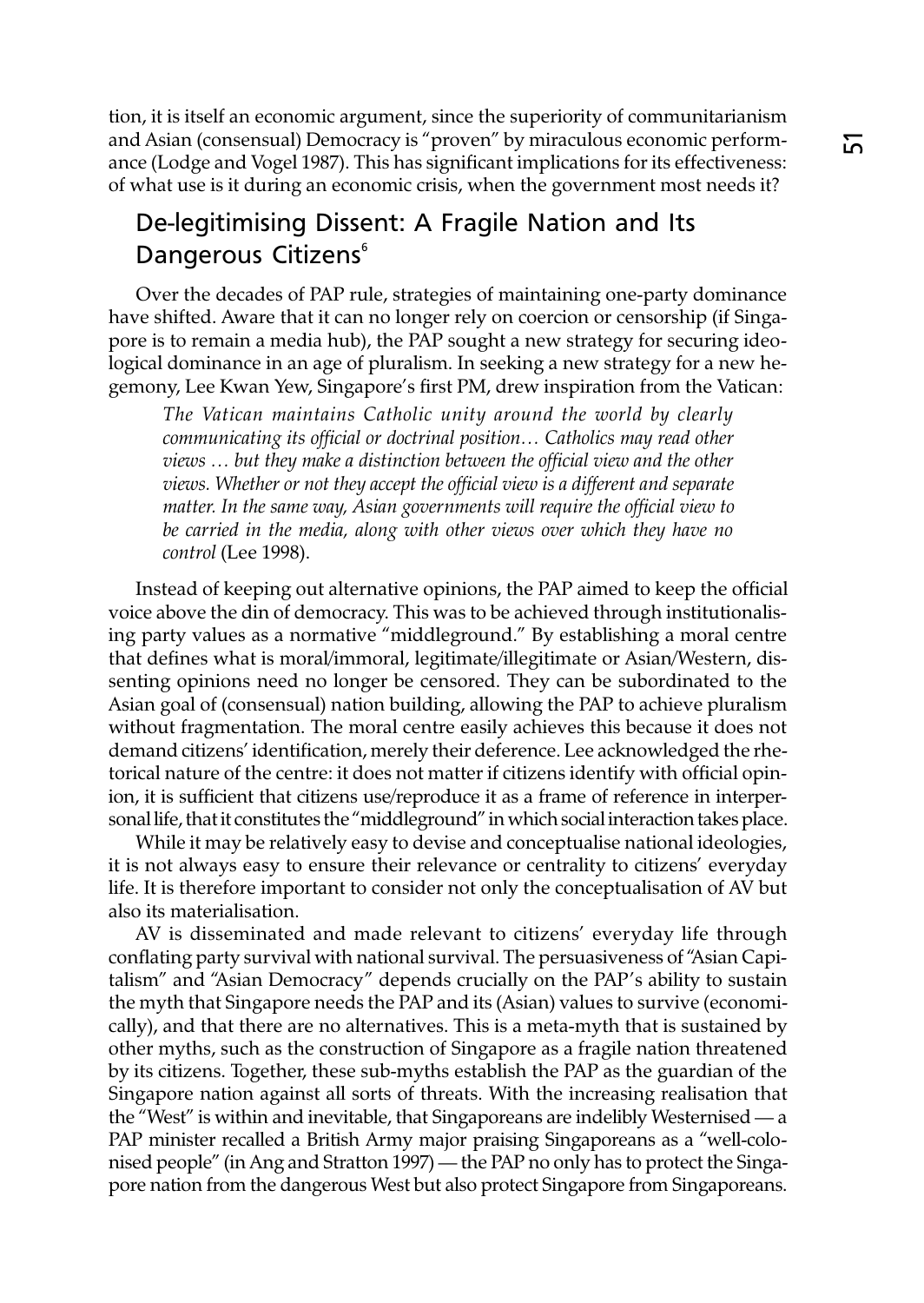## Interpellating Citizens as Cultural Soldiers: The Fragile Nation and the Singapore Dream

Many factors conspire to make the imagination of a Singaporean nation difficult. Singapore was and remains an immigrant society without a stable community. Today, 25 per cent of the workforce is foreign, while the problem of the "brain drain" (the emigration of local talents) persists. The fact that even ministers are willing to migrate "if the price is right" makes the government wonder whether economic recessions would trigger mass migration. As an island of immigrants from various parts of Asia, it is difficult for Singapore to be imagined as a culturally homogenous nation. Regional geo-politics also makes it impossible for Singapore to claim "Malay" values (because of the local Chinese majority) or "Chinese values" (because of importance of Malaysia in the immediate region).<sup>7</sup>

These historical and geo-political factors are used to sustain the myth of the fragile nation. In every official information booklet on Singapore, Singapore is described as a small English-speaking multiracial city-state with no natural resources. Locally, this connotes that Singapore is highly susceptible to racial unrests, global economic trends and Western values. Historical accounts of Singapore's birth as a nation typically recall how independence, granted overnight, came as a shock in 1965. Even when freed from colonial rule, independence had been unimaginable, and Singapore's leaders tried to avoid it through a merger with Malaysia. These geographical and historical accounts emphasise the infirm boundary and status of Singapore as a nation-state and heighten the sense of Singapore's fragility as a nation.

The most homogenous representation of nation that the PAP could conceive of was a multi-racial model based on three homogenised ethnicities — a model left over from the colonial "divide and rule" policy. This imagination of nation emphasises cultural fragmentation rather than national unity represents one out of a series of attempts to "escape ... its hybrid fate, the perceived curse of its impurity" (Ang and Stratton 1997, 12-14) and "pollution" (Clammer 1985, 165). Unable to imagine itself as an *organic* nation with a homogenous culture, Singapore constructs its identity upon its lack. It sees itself as a *problematic* country whose national identity is projected into the future. Rather than being a proud and self-confident nation, Singapore exists only through psychosis, as an existentially anxious nation (that awaits the salvation provided by the PAP).

The sense of national fragility is heightened through the staging of media spectres (Birch 1993; Clammer 1985, 27), which enables leaders to present themselves as possessing the means of resolving them. Such doomsday "scenarios"  $-$  a pet word of the current PM Goh — create "an atmosphere of psychosis" (Regnier 1991, 230) that facilitates citizens' acceptance of government policies. According to one minister, "one of the things we can do to get a little further down the road a little faster is to raise the spectre of total disaster as the alternative... sooner or later they [the citizens] will change" (Betts in Hill and Lian 1995, 34). This makes the myth of the fragile nation an excellent tool for the interpellation of citizens as soldiers in the total — military, economic, social, civil and psychological — defence of Singapore.<sup>8</sup>

Singapore's fragility finds a remedy in the PAP's capabilities in leading the nation. Historically, throughout various political upheavals, Lee Kwan Yew has been mythologised as "the Father of Singapore." It was he who took on the burden of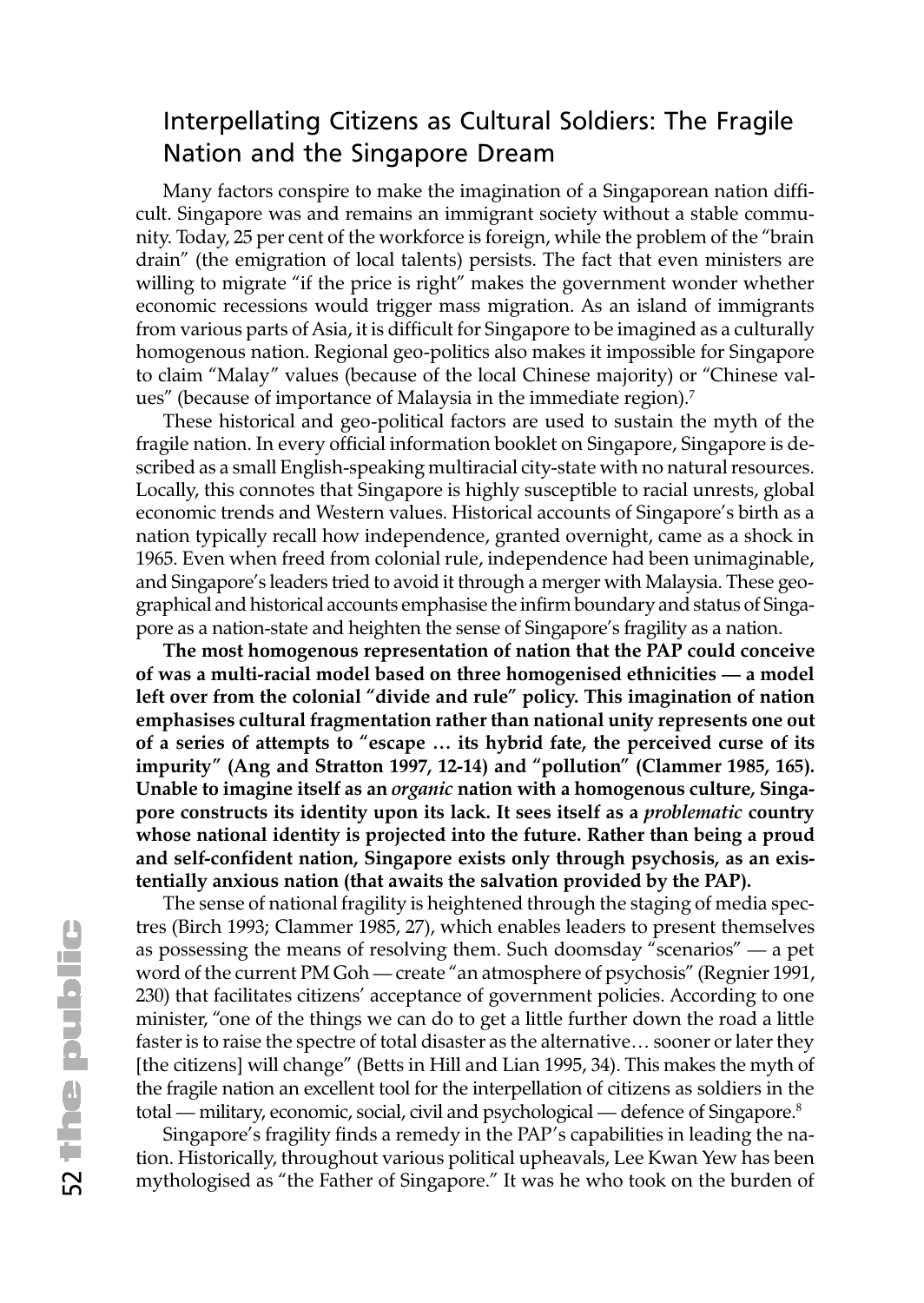independence and he is a hero without whom there would be no Singapore. Furthermore, PAP maintains an impeccable image of incorruptibility and dependability. The PAP's decades of successful economic leadership is used to "prove" that it is a moral and efficient party (as opposed to the dishonest opposition) and thus it is Singapore's only option. In this way, the PAP installs itself as the national guardian and its (Asian) values are the core/"shared values" upon which national survival depends.

Despite Singapore's fragility, citizens are encouraged to dream the Singapore dream (of material prosperity) and to become a stakeholder. The Singapore Dream, by fusing personal desire and national goals, makes the PAP and its AV even more essential to national survival. By encouraging citizens to dream a dream that only the PAP can bring to fruition, authoritarianism (AD) is rendered tolerable, even necessary.

Over generations, PAP's strategies for ensuring citizen's economic satisfaction have shifted. First-generation leaders primarily secured economic legitimacy through material prosperity during the early boom years. Second-generation leaders are currently faced with a maturing economy and a stratified society, which is one where the "Singapore Dream" is no longer relevant or accessible to all its members. As such, economic satisfaction has increasingly to be achieved ideologically; regardless of economic performance, citizens must be persuaded that the PAP is Singapore's best/only option (for economic survival). The hegemonic challenge then is to keep the Dream alive for all, since it is *belief* in the Dream, rather than its achievement, that is the foundation for the PAP's economic legitimacy.

For those lacking the qualifications to dream for themselves, the Dream is sustained by a belief in meritocracy. Many older citizens see the Dream as personally irrelevant but hope that their children might attain it. Government scholarships are cited as proof that in Singapore, hard work is justly rewarded. This meritocractic myth is perpetuated through the constant media showcasing working-class students being awarded scholarships. Additionally, the government embarks on campaigns to encourage citizens to lower their expectations ("be pragmatic). Citizens do not dream the Dream unless they know they have the qualifications to achieve it.

For middle-class citizens accustomed to prosperity and desirous of social/personal freedom — those citizens who are overqualified to dream the Dream — the challenge for the government is to prolong the relevance and primacy of economic over all other goals. The ceiling for what constitutes economic necessity ("bread and butter issues") is raised, thereby delaying the moment when non-basic (i.e., non-economic) dreams become relevant. Democracy becomes a distant goal to be contemplated only when national survival is finally secured.

## De-legitimising Dissent: Good Citizens, Dangerous **Citizens**

Besides gaining consent to the relevance of AV for economic goals, threats to ideological unity must also be managed. While first-generation PAP leaders largely relied on coercion, this "administrative state" style has become obsolete and second-generation leaders have sought to manage dissent ideologically through AV.

Depending on the particular formulation of AV, dissent has been de-legitimised in different ways. The earlier multiracial formulations discouraged participation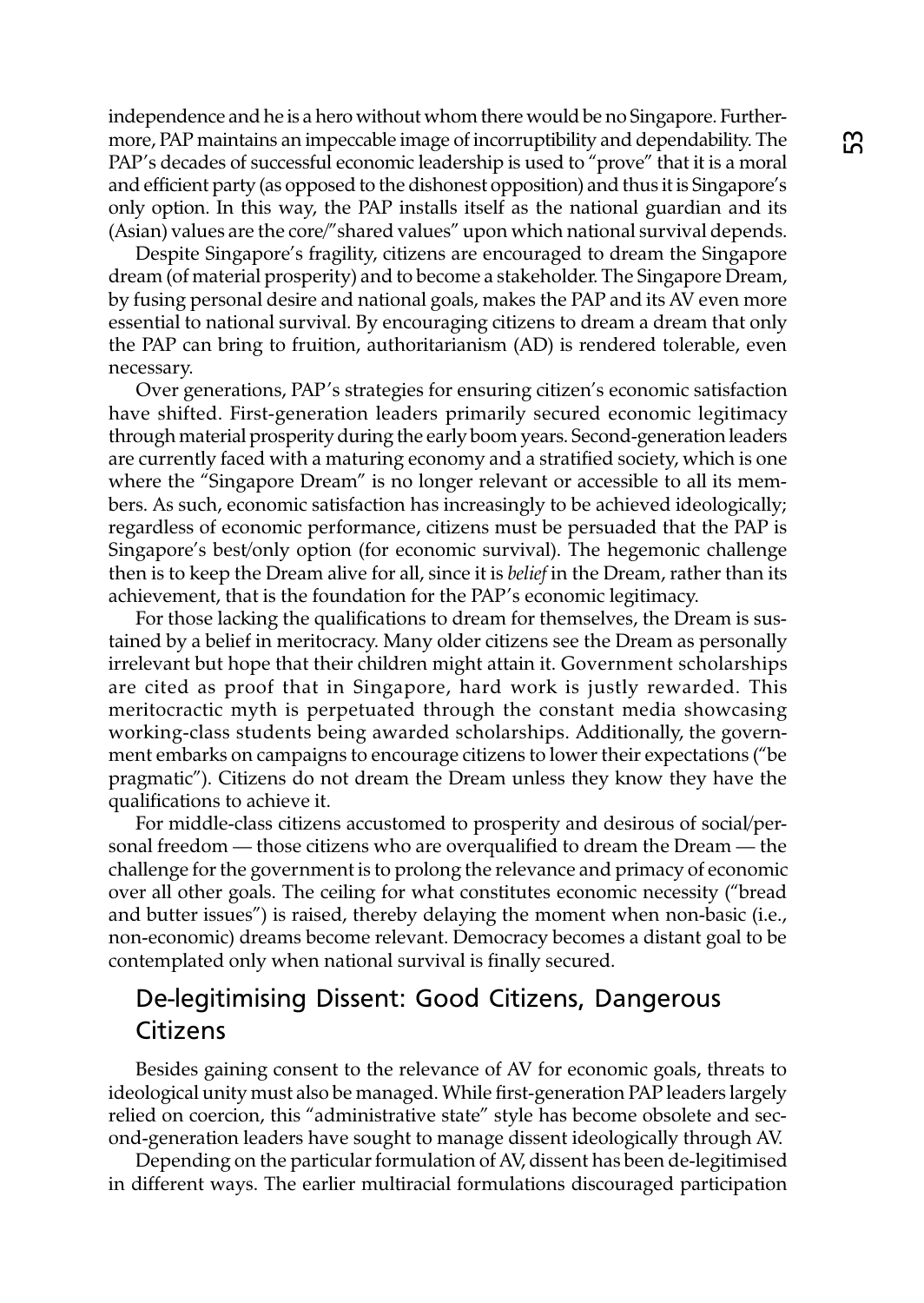and aimed at privatising dissent, but the later communitarian versions have sought to subordinate dissent by specifying a middleground (moral consensus), as defined by the PAP, within which political contestation occur.

#### Multiracial Formulations of Asian Values and the Privatisation of Dissent

Multiracial discourses constructed citizens as dangerous (partial and self-interested) subjects and de-legitimise the credibility of their opinion, so as to secure their complicity to self-censorship. Should citizens not self-censor their biased opinions, multiracial AV also legitimised the delimitation of their access to the public sphere by partitioning spheres of competencies, limiting public sphere access to the objective "expert" government.

Through the Bilingualism programme and the Religious Knowledge curriculum, citizens were constituted as subjects who were intrinsically flawed, who could transcend their racial (biological) bias within a multiracial Singapore. Their entrance into the public sphere (or the public dissemination of their racially coloured opinions) was deemed likely to produce communal politics and endanger multiracial harmony. Citizens were constantly reminded that they are a threat to the fragile multiracial nation and encouraged to privatise their (ethnocentric) dissent.

The racial identification of subjects enabled the demarcation of spheres of competences. Through constructing (subjective, biased) lay citizens as opposed to the (objective, neutral) expert government, AV legitimised the limitation of public sphere participation to expert citizens. OB (out-of bounds) markers were used in the 1980s to delimit what constituted appropriate topics and styles of public discussion. A distinction was also made between civic and civil society, where the focus shifted away from issues of culture and politics to civics and municipal issues. Civil society  $-$  society that is relatively autonomous from the state  $-$  is discouraged in favour of civic society. What is achieved with this glide from civil to civic, as with OB makers and racialisation, is the subordination of inferior, biased civilians to objective expert politicians. The government says clearly that politics is for politicians and that if citizens want to "politick," they should join political parties.

Although AV originally aimed to de-legitimise "Western" dreams, it also delegitimises "Eastern" dreams. Any dreams that detract from official visions can be dismissed as too "Westernised" (dreams that are dreamt by "bananas", who are yellow outside, white inside) or "racially chauvinistic."<sup>9</sup> This strategy is used against popular opposition politicians during elections. Yet, such labels are efficacious only if citizens believe that the opposition is a genuine national threat. Much ideological work has to be done outside elections to saturate the label with symbolism and reality so that it strikes sufficient fear in citizens' heart to secure their consent to coercion of the opposition. To this effect, the daily project of representing "racial" citizens as dangerously biased, and reminding citizens of the historical reality of racial riots, is crucial in setting the scene and inducing latent fears which can then be stoked during elections to legitimise coercion.

While multiracial AV was effective in de-legitimising dissent, it also produced the side effects of (racially) fragmenting the nation. It also over-racialised citizens, to such an extent that Singaporean Chinese became more Chinese than China nationals (Benjamin 1976, 121-129; Straits Times 15 November 1998). It tended to over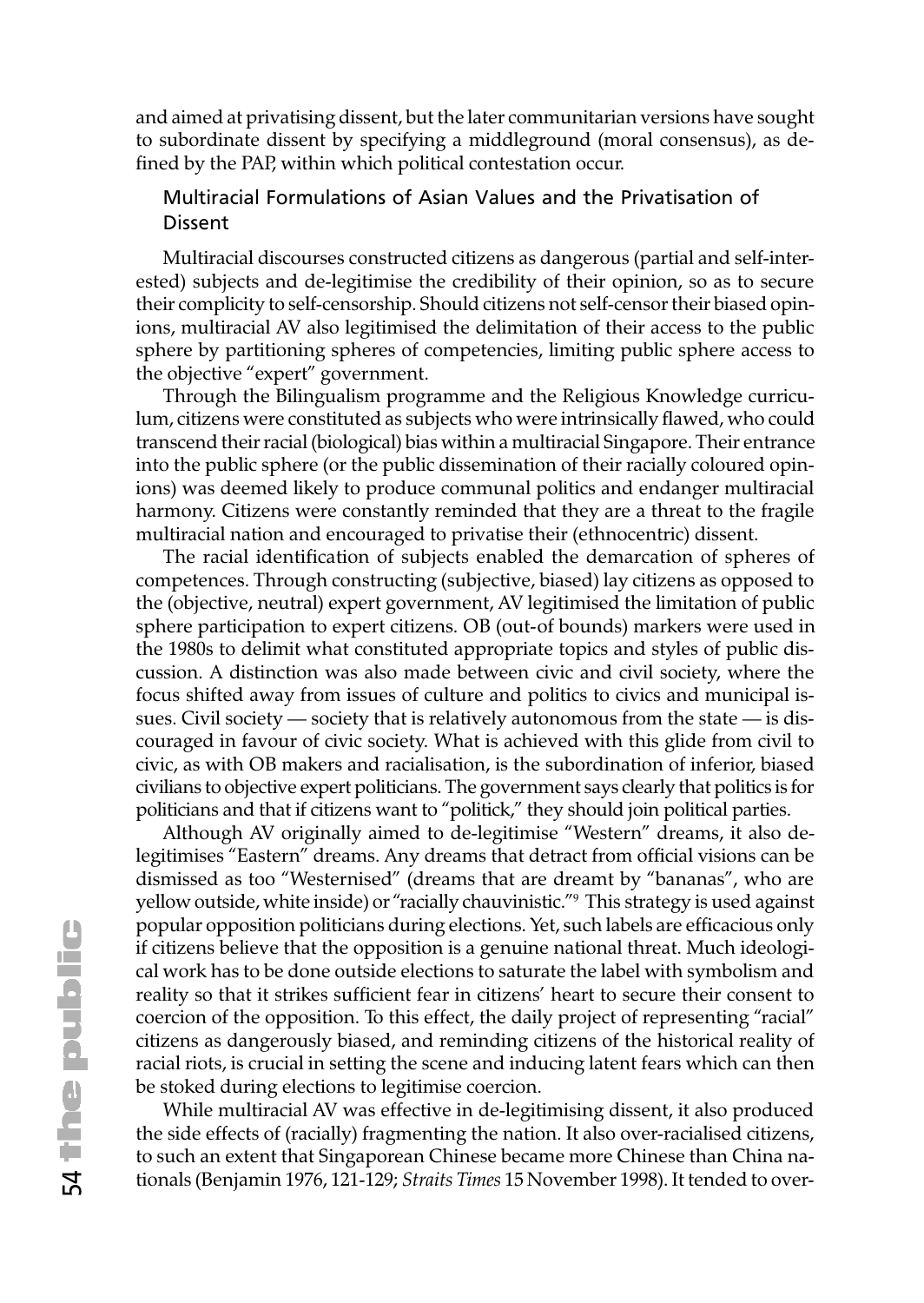legitimate race and religion as sources of counter-hegemonic discourse, and encourage the emergence of ethnic groups that contested the government.

Furthermore, these two strategies of de-legitimising dissent can work insofar as citizen accepts both the illegitimacy of their opinions and that they are indeed too racially flawed to be worthy of public participation. Rather than neutralising or subordinating dissent, these two strategies rely on citizens' willingness to privatise their dissent. Where social faultlines have become so developed that it is no longer possible to keep them out of the public sphere, new strategies of dissent management must be found - strategies that do not repress or deprive dissent of publicity, but that contain dissent within the public sphere.

#### "Asian values" as "Shared values"  $-$  the Subordination of Dissent

Many scholars observe that some formulations of AV were easier to materialise than others. In particular, it is argued that the earlier multiracial formulations were more easily institutionalised than more recent discourse of "Shared Values," whose secular, national (non-ethnic) features - the moral injunction of communitarianism - de-links it from popular identities. For these scholars, "Shared Values" has been described as "a discursive artefact" (Chua 1995, 33), a disembodied, un-institutionalised ideology (Clammer 1993, 42), and as a pure ideological project (Hill and Lian 1995, 219).

I would argue to the contrary that "Shared Values" is indeed institutionalised, although it is grafted onto sites that are not usually identified as "institutions." To a large extent, Lee's Vatican-inspired "middleground" or moral centre strategy crystallises the underlying logic and goal of AV. I would argue that the success of AV should not to be measured by behavioural changes (brought about by administrative institutions) — that was the strategy and goal of the first generation "administrative state" phase of PAP governance (Chan 1985,74). Rather, Lee clearly asserted that it would suffice that AV serve as a strong normative centre ("preferred reading") that alternatives have to contend with, and thus reproduce even as they seek to challenge it. The success of AV lies not in the securing of identification but rhetorical compliance (in public). This is an effect that is effectively achieved through the construction of the social gaze of an imagined moral majority that citizens internalise and by means of which they discipline themselves.

"Shared Values" emphasises national unity based upon secular supra-ethnic values of communitarianism. Within the "Shared Values" discourse, subjects can no longer be discredited as intrinsically/racially flawed and be barred from publicly disseminating their views. Dissent can no longer be managed through privatisation, but has to be contained at the level of the public sphere, because within the "Shared Values" discourse subjects are constituted as communitarian Asian citizens with an active interest in, and concern for, society. The meaning of political participation is transformed from a threatening act of (racial) egoism or chauvinism to a natural extension of citizen's care for society. No longer able to dismiss dissent as "chauvinist," new strategies of managing the SV subject must be found.

The "Shared Values" project attempted to de-legitimise dissent by encouraging responsible communitarian behaviour. Through reminders of national duties (i.e., society's expectations or moral gaze), citizens are encouraged to conform and privatise/silence their selfish demands on society. Should citizens insist on publicis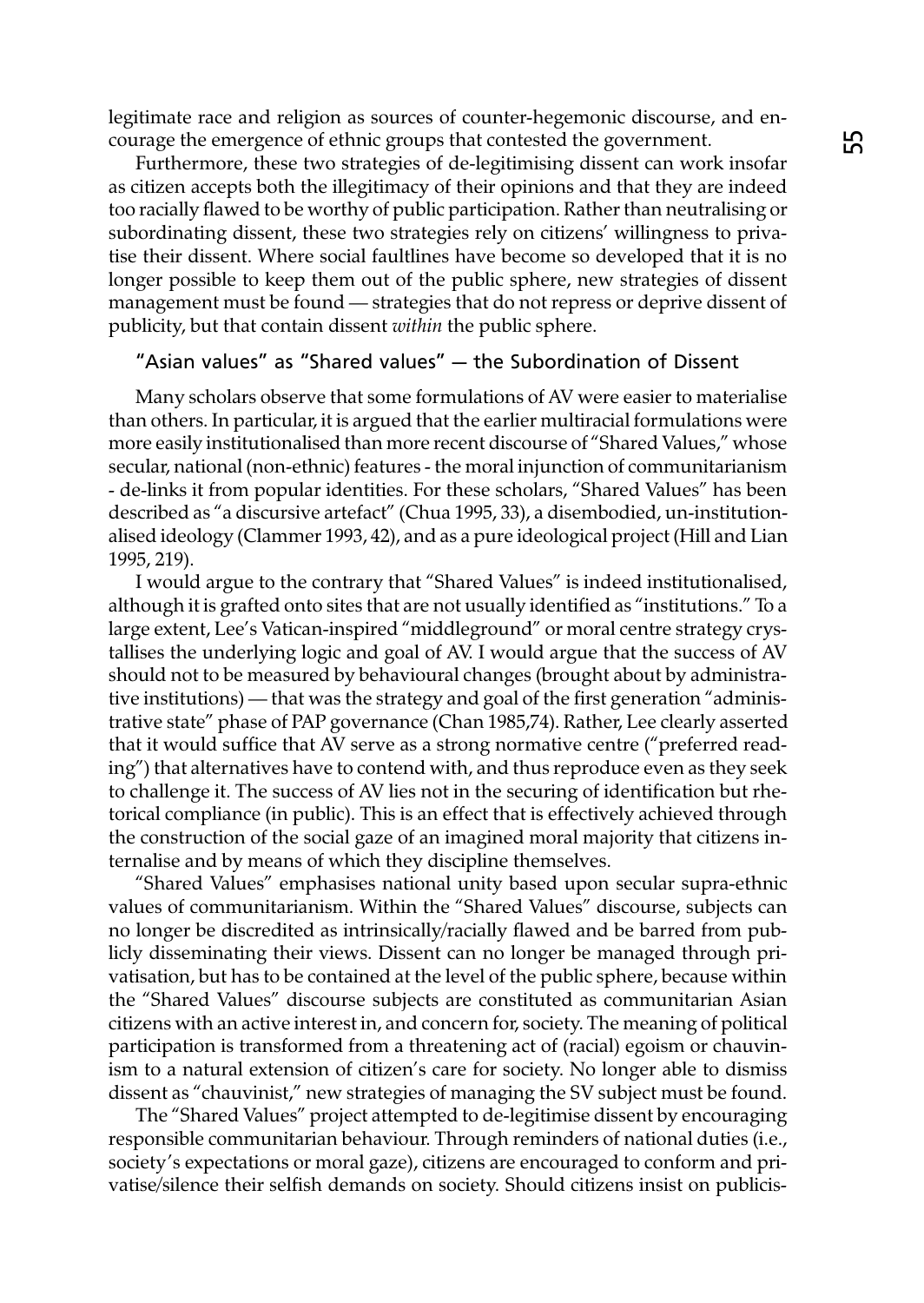ing their demands, the discourse of communitarianism represents such dissent as the voice of the "vocal minority" and subordinates it to the voice of a constructed silent/moral Asian majority.

The "Shared Values" project de-legitimises dissent by emphasising consensus over contention. As communitarian "Asians," citizens may speak but should not insist, and should communitarianly defer/subordinate themselves to the wishes of the silent/moral majority (a group that only the PAP has the power to represent). "Opposition for the sake of opposition"  $-$  a democratic value  $-$  is seen as antiharmony and anti-Asian, and its proponents are seen as "rebels without a cause."

"Shared values" is more than an ideological project; it makes possible the emergence of new media organisations and journalistic practices under the banner of "Asian journalism." To secure the co-operation of the media, many Asian governments (Philippines, Malaysia, Singapore, Indonesia) invited the media to play a "nation-building" role rather than a ("Western") fourth estate role. In the name of Asian journalism, new Asian TV channels have been launched to provide news from an "Asian" perspective, and the nature of "Asian journalism" has been hotly debated in Singapore.

One such debate took place between Singapore's main English daily, the Straits Times (ST), and Singapore's main Chinese daily, the Zaobao (ZB). ZB charged ST with opposing the government for the sake of opposition (ST 21 December 1996), adding that  $ZB$  does not see the government as a necessary evil and "do[es] not suffer from a psychological burden of needing to be critical to be seen as credible or professional." ST justified its critical stance by arguing that it provides what the people want, retorting further that "a patriotic press is not an uncritical press" (Fernandez and Leong 1995). The influence of the "Shared Values" discourse is clear here: its promotion of consensus over conflict and the media's nation-building role encourage the conflation of love for nation with love for government/party  $-$  a position *ZB* occupies  $-$  and overshadows the more pertinent question of whether investigate journalism also benefits society.

The weakness of this strategy is that it is completely reliant on citizens' and the media's willingness to co-operate, without the state being able to punish non-conformity. The only "punishment" that could be levied upon non-conforming citizens is "shaming," but this is difficult to implement without the keen and active participation of a genuine (rather than constructed) moral majority.

A more coercive strategy is the trivialisation/subordination of dissent as the voice of the "vocal minority" rather than as the (representative) voice of the silent majority. The Singapore21 is a project that employs many sophisticated strategies for containing dissent. The Singapore21 project aims to rally citizens to the PAP's vision for Singapore in the twenty-first century. It is a clear attempt by the PAP to secure a new consensus, and to rally the citizens behind an updated Singapore dream.

Dissent is de-legitimised through several strategies. Firstly, clashes in opinions and values are framed as dilemmas. For example, the demand for a less competitive and more democratic lifestyle is pitted against the worry of official sympathisers that Singapore will lose its competitiveness internationally if it slows down. Furthermore, these "opposite" camps are often framed into an either/or dilemma, where economic prosperity and democracy are seen as mutually exclusive rather than mutually enhancing.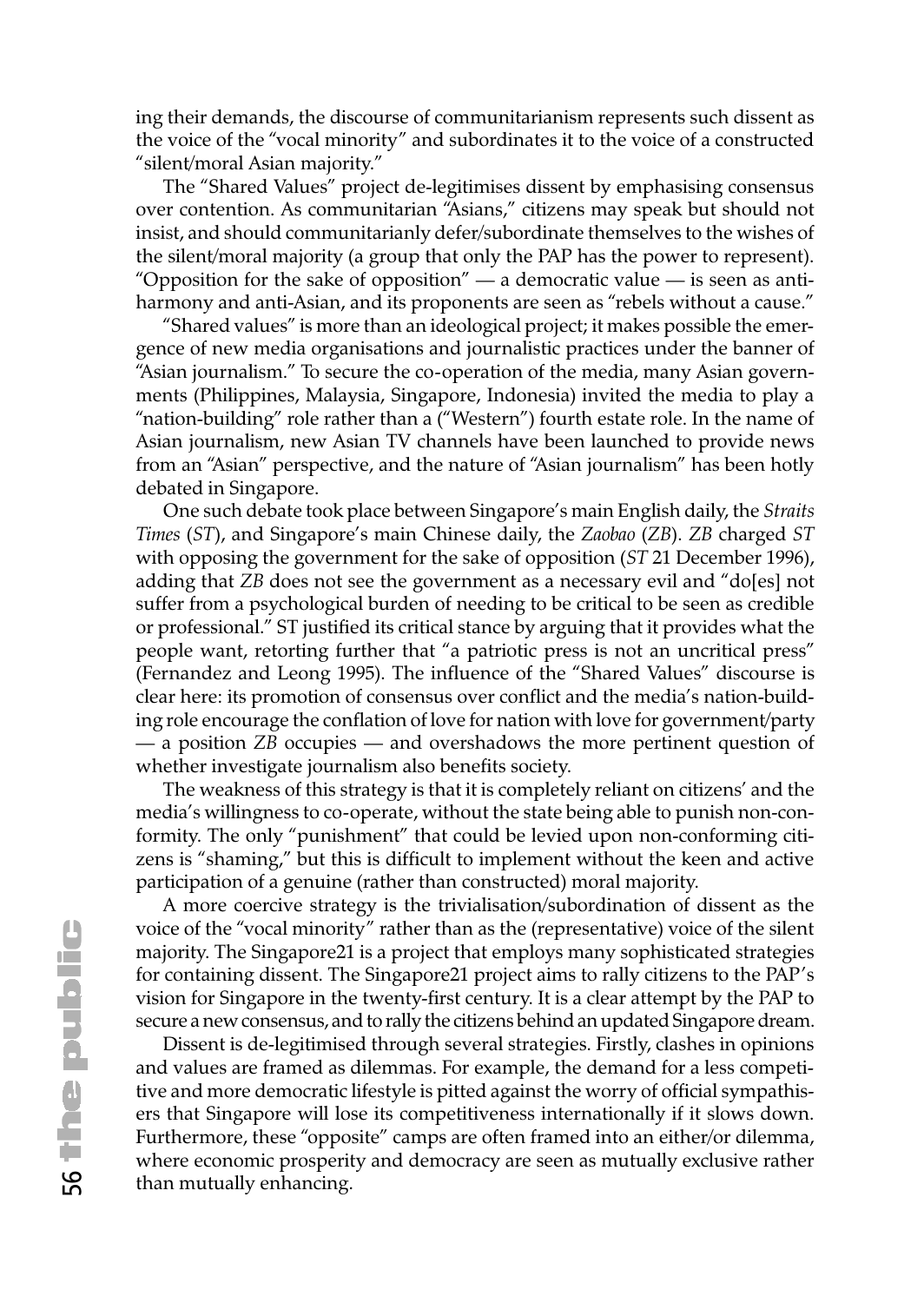Secondly, the PAP appoints itself as a neutral arbitrator who rules in favour of the majority. However, pro-democracy voices are typically represented as voices of the "vocal minority" to be pitted against the concerns of the "silent/moral Asian majority." The "reality" of this "silent majority" is made real through statistical surveys, where the weight of the middle/norm is most convincingly captured with visuals of bell curves and charts (cf. Foucault 1979; Burchell et al 1991).

Finally, the demands of the vocal minority are also presented as idealistic and unviable, while the silent majority's preferences are seen as commonsensical/reasonable and more "middleground." The vocal minority may also be chastised for failing to offer "constructive criticism," which implies that their participation is desired only it is constructive towards the goal of the majority.

The various formulations of AV sought to subjectify citizens - to represent them as subjective, dangerously partial and individualistic (anti-community). Depending on the particular AV formulations, the source of dangerous individualism may be traced genetically/biologically to race, culturally to religion or, more straightforwardly, secularly to anti-communitarianism.

What such subjectification (or rendering subjective/partial) of citizens achieve is the subordination of individuals to society and the establishment of a moral, almost neo-Confucian, hierarchy, where citizens are reminded that they are "parts" within a bigger whole, that they are lay citizens as opposed to qualified expert politicians. Such subjectification also promotes the formation of moral (Asian) subjects as opposed to ethical (liberal) subjects (cf. Rose 1996, Foucault 1979). These are subjects who are governed not by personal ethical belief or conviction but by moral expectations and the society's gaze. While anti-smoking advertisements in many societies attempt to convince smokers of the ills of smoking, an anti-smoking advertisement in Singapore featured a sexy girl looking into the camera and saying, "I wouldn't kiss a chimney." The consequence of such subjectification strategies is that (male) subjects, rather than quitting, smoke in selective contexts (e.g., not in the presence of women they want to impress). Similarly, the media often liken Singaporeans visiting Malaysia to "birds out of a cage," indicating that the good citizen's behaviour is contextually dependent on the presence of a moral community and its gaze.

Such subjectification legitimises the PAP government as the only impartial supra-ethnic, supra-factional agency that can protect the Singapore nation from Singaporeans and legitimises many discursive and material obstacles to citizens participation in the public sphere. Indeed, public sphere participation appears to be reserved only for ideal citizens. What is interesting in Singapore's case is that "the ideal Singaporean citizen" cannot exist. Theoretically, the unification/ installation of a single (Habermasian) public sphere is often criticised by feminists and other critiques to exclude certain race, gender and class groups (cf. Fraser 1992). In multiracial Singapore, the ideal citizen excludes all citizens since Singaporeans cannot be good citizens without being racial(ised), i.e., without being racially biased, dangerous citizens threatening to a fragile nation. Through de-legitimising non-abstract, local (ethnic) inflexions of citizenship, the Singapore public sphere is made a safe place where racial, class, gender and other dangerous politics of difference ("vocal minorities") cannot find voice.

Contrary to Birch's (1993) thesis, I would argue that AV makes for the subordination rather than the incorporation of dissent. Citizens often feel so un-con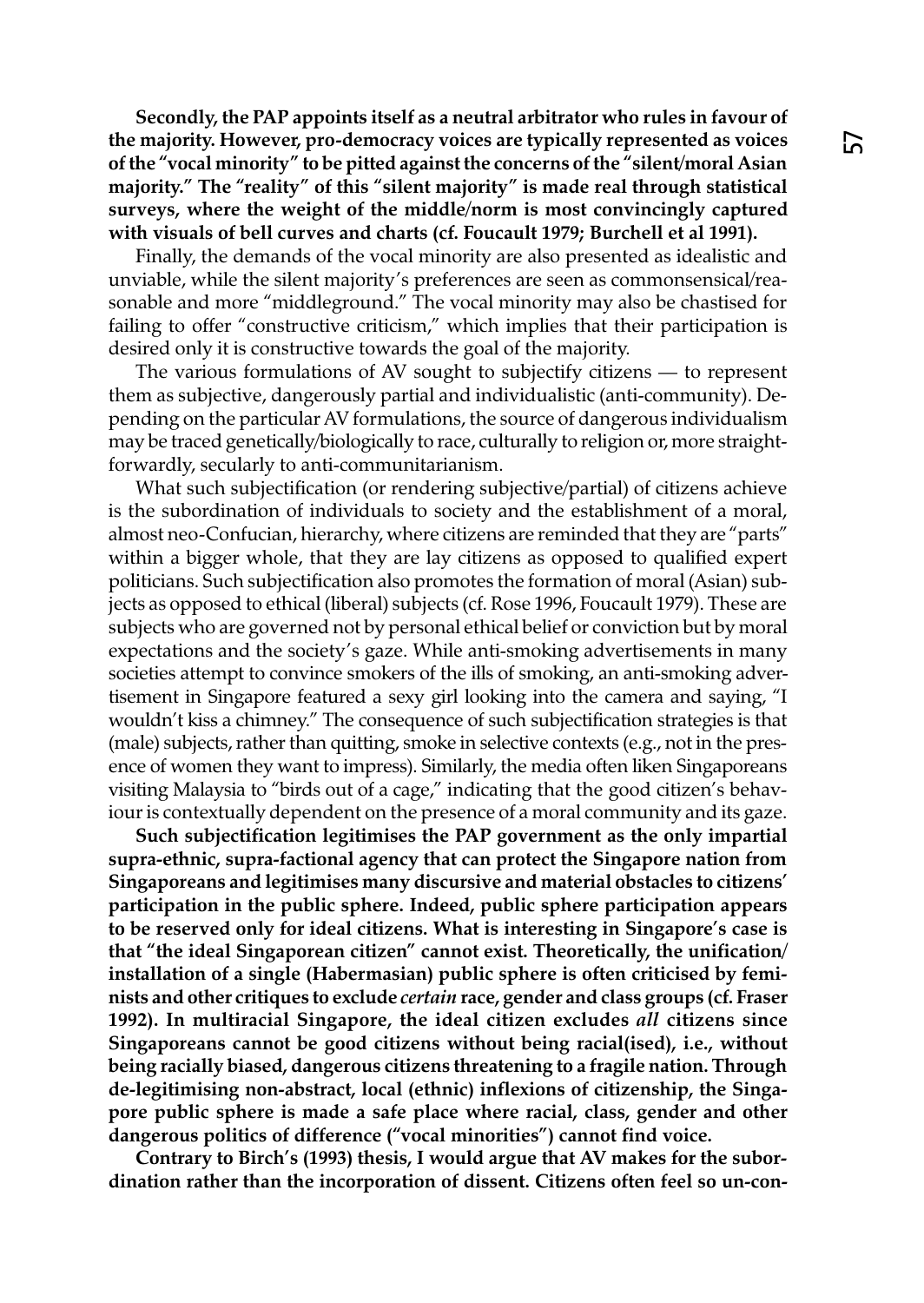sulted that they challenge the government to name a policy where it had recapitulated on a decision because of popular opinion. Yet, its apparent "tolerance" of pluralism and faithfulness to the will of the (silent/moral) majority lends the PAP government an aura of democracy, and allows the PAP to legitimately proclaim itself as not only the guardian of multi-racial harmony, but also the guardian of democracy and the interests of a consensual nation.

To maintain contemporary one-party dominance, the PAP sought to construct a normative centre - one where the PAP and its values are seen as necessary for the survival of Singapore, and where alternatives are perceived as unviable. This embedding of AV into society's gaze, rather than through administrative policies, allows authoritarianism to be inserted organically into personal and inter-personal life, enabling hard governmental authoritarianism to soften into societal/popular authoritarianism. The institutionalisation of AV as a moral centre sufficiently performs what Perlmutter (1981, 174-179) observes as a necessary feature of successful ideological authoritarianism. For him, the success of authoritarian states in evolving into ideological one-party states depend on whether they can turn ideology into successful organisational and political arrangements in all aspects of citizens life. By ensuring that dominant ideologies that may be privately meaningless remain central/relevant in the organisation of citizens' everyday life, AV is an ideology par excellence for the perpetuation of one-party ideological dominance because it allows for one-party hegemony to be achieved, as Lee insightfully points out, not through identification or belief but through rhetorical compliance.

### The Nature of PAP Hegemony

Through fieldwork and in-depth interviews, my sense of the field is that citizens hardly ever speak out in support of government policies or values, and that most have complaints towards the state. While this may be dismissed as a "natural" or common phenomenon, it can also be taken as an indication of functioning hegemony, because it indicates that certain ways of life have become so taken for granted that their side effects are seen simply as "side effects" rather than "fundamental problems", and are simply tolerated as a necessary inconvenience.

This brings us to the question — what is hegemony? Is hegemony indicated by identification rather than habitual acceptance, tolerance or even compliance? Is hegemony indicated by the acceptance of official attitudes or the reproduction, willing or unwilling, of official frames or criteria that influences what is considered relevant or irrelevant/unthinkable?

I would argue that reality of hegemony is best indicated by how, despite dissatisfactions, citizens see the PAP as Singapore's only option and perceive there to be no viable alternatives. This is in line with Leys' argument (1990, 127) that "for an ideology to become hegemonic, it is not necessary that it is loved; it is merely necessary that it have no serious rival." If this is so, the extent of a government's hegemonic success may be glimpsed from the intensity/severity of complaints, because they indicate how, despite acute awareness of problems (or "side effects"), alternatives remain unthinkable.

The nature of PAP's hegemony is highly complex and multi-faceted. Citizens may accept/tolerate authority, not because they believe in "consensual politics", but because they consider the PAP to be the least-worst package deal. Their rea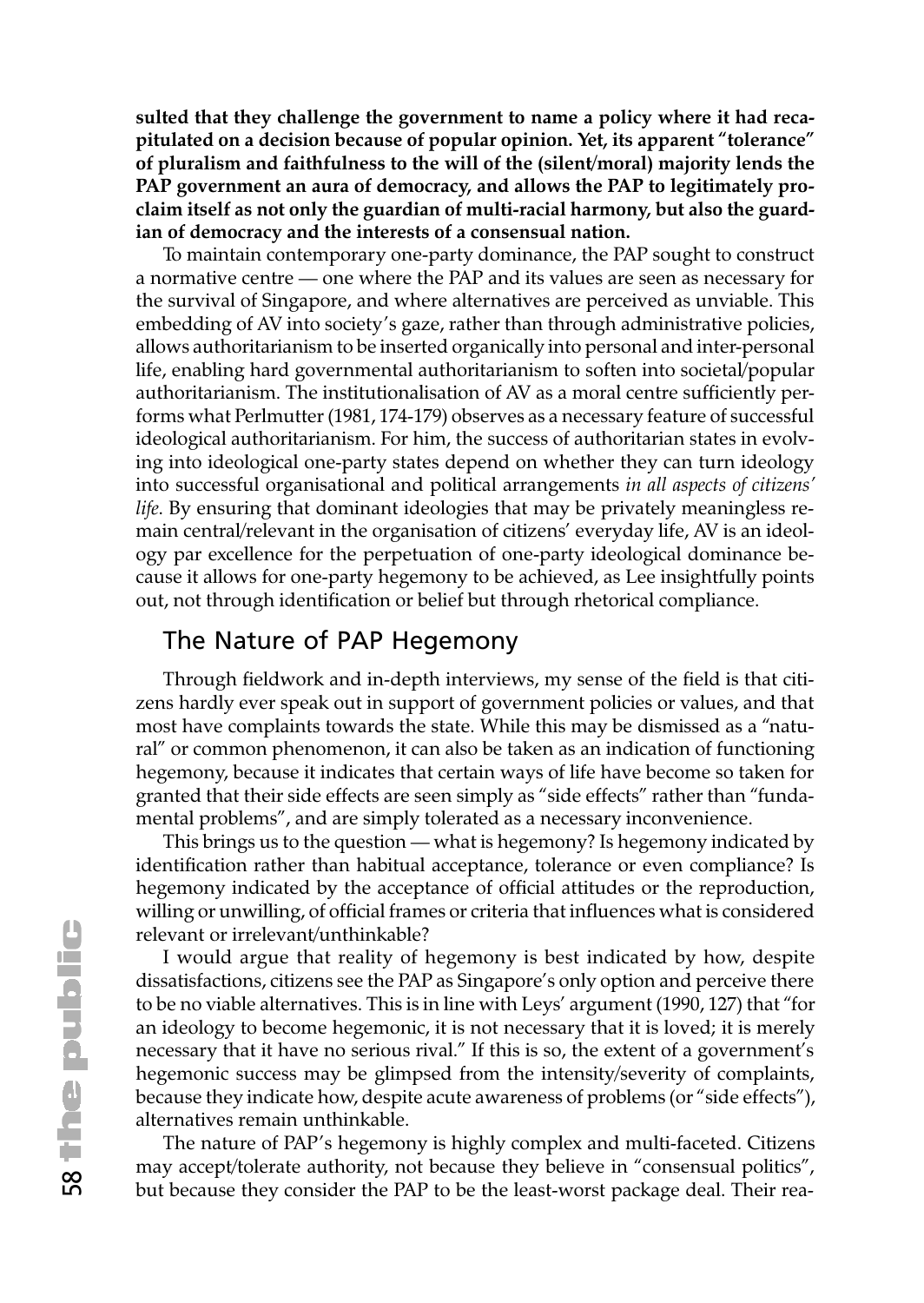sons for accepting/tolerating the government vary over a wide range: from the coercive (repression), ideologically coercive (paranoia, shaming), to the consensual (economic satisfaction, belief in communitarianism). As such, the PAP's hegemony is not one where there is total consent, but one where the government successfully secures citizens' co-operation in subordinating dissent. Such consent to coercion is secured through convincing citizens that authoritarianism is necessary for economic growth, and that it is worthwhile to exchange political freedom for economic prosperity.

### Hegemony on "Asian Democracy"

Except for one interviewee (out of  $32$ ) who saw the opposition as "traitorous," no one spoke up against the idea of democracy or political contestation. Especially among younger interviewees, democracy and political contestation was definitely an imaginable, "thinkable", and even attractive ideology. Indeed, many young interviewees are not persuaded that their opinions are illegitimate (that they are ethnically biased "bananas" or "inadequate Malays"). They actively look for alternative information (rumours, jokes, tabloids) to bolster the credibility of their opinions, and develop sophisticated strategies (of "self-belittling") to negotiate talk (about "sensitive topics") in public. In the media, well-educated young citizens often challenge "Asian Democracy" or "consensual politics" and show a preference for a consultative consensus, where the government follows rather than leads popular opinion. Tired of having their suggestions disappear into a "feedback blackhole," these citizens demand pre-policy consultation.

Despite this seemingly strong support, especially from young citizens, for counter-authoritarian values, their clamour for more political space is often constrained, firstly, by their acceptance of government stipulated limits. Rather than challenging "who defines what is legitimate/illegitimate," many (especially among the lesseducated coffee shoppers) choose to privatise their dissent, and address their dissatisfactions to semi-public audiences (such as in the coffee shops).

Secondly and more importantly, the desire for democracy is often compromised/ subordinated or postponed in deference to the goal of economic prosperity.<sup>10</sup> There are two opposite camps that share this position. Older citizens, especially pre-state immigrant citizens, consider political contestation relevant only when there isn't "enough to fill the stomach." When there is no economic suffering, citizens, as laymen, should "leave politics to the politicians." They are aware of the authoritarianism of the PAP, but argue that it is an irrelevance, since the PAP is doing a good job: The way the government is controlling finance is the best in Southeast Asia.... Our politicians shoot down opposition with lawsuits ... . Let's not talk about this ... we are able to build up so much because we have good clean government."

A second camp similarly believes in the current irrelevance of political contestation, but because political contestation or democracy is deemed as something which will become relevant only when a minimal level of material security has been achieved.

While both groups have opposite beliefs about when democracy or political contestation is relevant — during economic suffering or prosperity — what is important is that both groups accept that the moment is not *now*. For both groups, democracy is de-legitimised/subordinated, even if temporarily, to the goal of economic prosperity.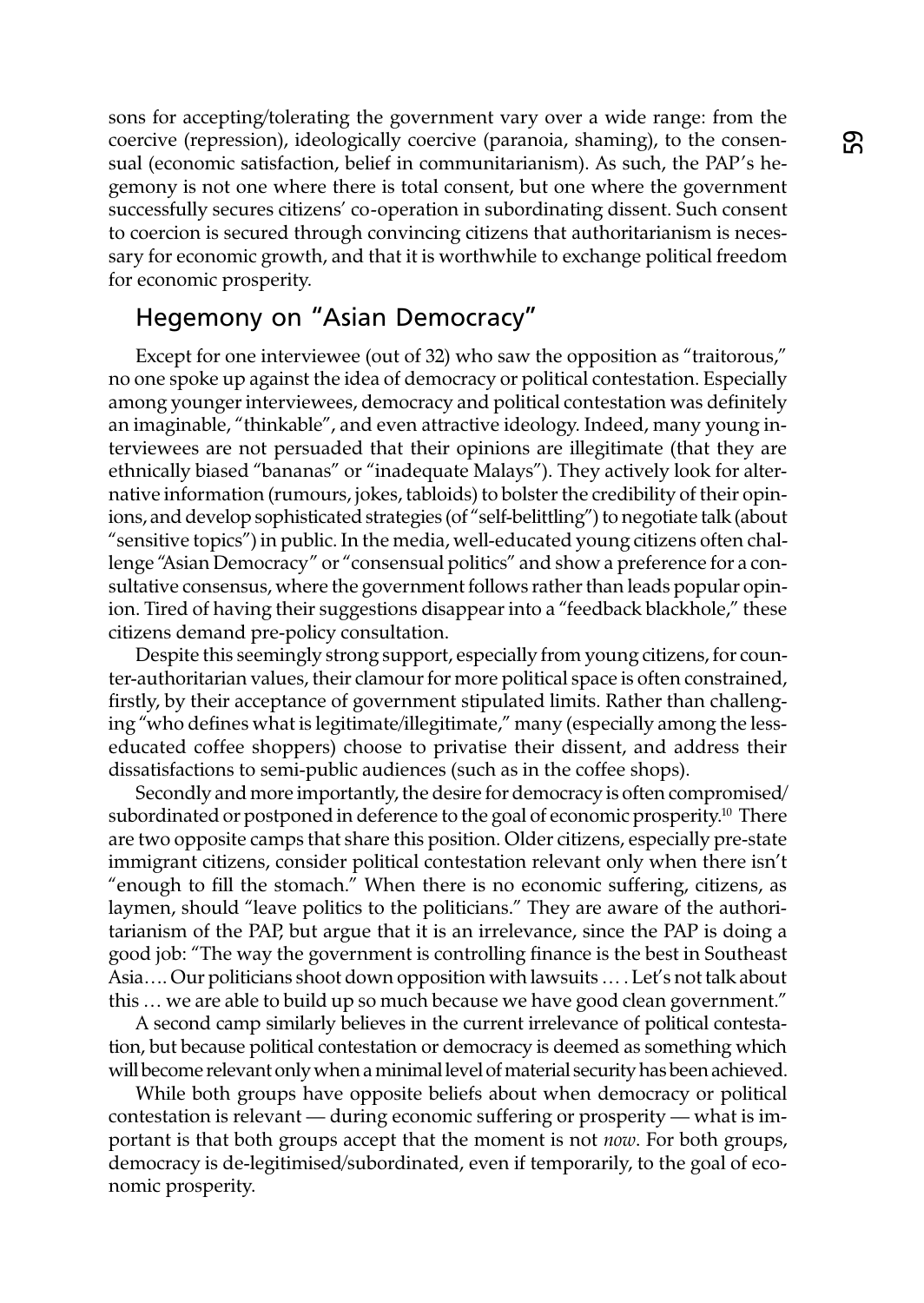Indeed, looking closer at the transcripts of interviews with members of these two groups, there is some evidence that the "right" moment for political contestation will never arrive. During the Asian economic crisis, not only was the PAP's legitimacy un-dented, it even managed, to Hong Kong's envy, to rally citizens to "tighten [their] belts" and accept harsh policies aimed at restructuring the economy. The consensus that the PAP has done a "good job" throughout its four decades in power is unchallenged. Even the opposition accepts this, preferring to criticise the side effects rather than the ideology or the performance as a whole. In Singapore, opposition parties aspire to become a supplementary party, not the dominant party. The notion of the opposition ever being able to form a government remains unimaginable to citizens, indicating that as an ideological construct, "no viable alternatives" has secured complete consent.

Neither would the "right" moment arrive when there is enough economic prosperity. This is because the PM's provides an endless supply of ever higher, just outof-reach economic vision for Singapore, thereby raising the criteria of what constitutes the "minimal" standard of living $11$  beyond which non-economic goals like democracy become relevant. The relevance of democracy is also postponed indefinitely through the encouragement of status competition. This is perhaps the best way to ensure that citizens will never be contented with whatever material success they achieve and that there will never be a right time for the consideration/relevance of democracy.

#### Hegemony on Asian Capitalism

A recurring theme throughout fieldwork was the presence of a strong normative centre ("the rigid path") that exerts pressures on citizens to succeed competitively and materially (rather than communitarianly). Every interviewee spoke out about the ills of being "too materialistic", even while trying to justify their own participation in the competition for material rewards. Against the wishes of many citizens, the centrality and dominance of the PAP's Confucian work ethic and economic ideology (the Singapore Dream) continues to be reproduced. They serve as frames through which citizens make sense of how society perceives them whether as successful or not  $-$  and as a standard against which failure must be justified. Clearly, the "Asian Capitalism" values of meritocratic competition and material success have been hegemonic through the imagined/internalised gaze of society.

If one of the indicators of hegemony is how, despite severe dissatisfactions, citizens continue to tolerate a way of life without alternatives being thinkable, then Asian Capitalism is highly hegemonic or taken for granted. Many young citizens complained that there is a "rigid path" in Singapore society that everyone is expected to follow for the achievement of material success. Interviewees complain that this "rigid path" allows "no second chance" and is full of "invisible pressures," leaving one "no room to breathe."

What is stifled is not merely personal and social liberty but also one's human nature. Jokes about Singaporeans inevitably have as a punchline the stereotype of Singaporeans who are so used to following government instructions that they lose their human nature: "Two men and a woman are marooned on an island. If they were British, the two men would share each other. If they were French, the two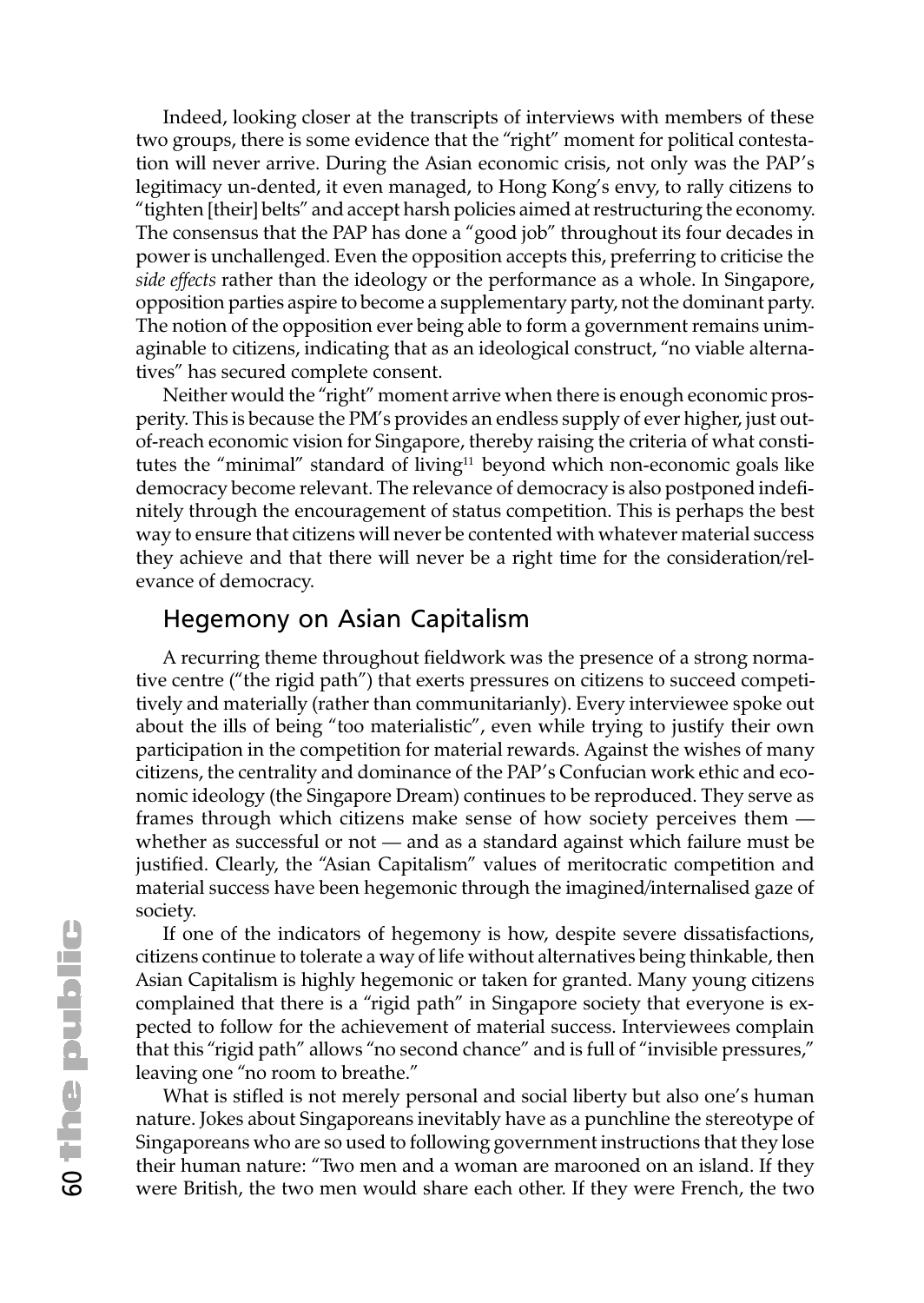men would share the woman. What would they do if they were Singaporeans? Answer: Wait for instructions.

Many interviewees thought it hypocritical, "unnatural" and against human nature to ban Singlish ("bastardised English") since "even judges and lawyers talk like that." Another interviewee was irritated that citizens were not allowed to express their human emotions: Why are we always discussing how to cope with and welcome foreign talents? Of course, it is hoped that we will welcome them, but it is human nature, if they are here to snatch your rice bowl, you will be unhappy!

The intensity of citizens' exasperation with what they see as unreasonable government regulations is best glimpsed by a joke. Citizens claim they would not be surprised if pigeons were fined for shitting on the streets. This indicates that citizens have given give up trying to understand the government's justifications for its actions, they will simply obey its incomprehensible demands.

Another indication of how hegemonic Asian Capitalistic values of competition and material achievement are is citizens' rationalisations of the negative effects of "kiasuism" (over-competitiveness). All interviewees were aware of "kiasuism" and struggled to distinguish between good/bad/"super-hyper" kiasuism. Such rationalisations allow citizens to see themselves as not being ugly Singaporeans: as individuals who compete for socially meaningful but personally meaningless success, as individuals who have "sold out." Such rationalisations indicate how deeply hegemonic the dominant ideology is. Despite its inconveniences, and the meaninglessness of the dominant ideological values of competition, interviewees struggle to keep to them, considering them as evil but necessary.

Asian Capitalism appears be more hegemonic than Asian Democracy. Asian Democracy did not succeed in de-legitimising counter-authoritarian (democratic) values; it only succeeded in postponing their realisation. Asian Capitalism, on the other hand, successful renders counter-capitalistic ideologies (welfarism) as unthinkable and undesirable. Without exception, all interviewees consider welfarism irrelevant for the present and for all time.

Welfarism would never become relevant insofar as it is deemed as an inferior system that generates crises they "witnessed" in media coverage of Thatcherite Britain. These images of welfarism are accompanied by very deep-seated misunderstandings about how welfarism works. Each time I return to Singapore, the extent to which citizens, even those politically aware social science graduates, could so easily dismiss welfarism never fail to surprise me, no matter how I try to prepare myself for it. A typical response from these graduates is: "how can we afford health and education if we pay 50% tax?" In the coffee shops, welfarism is not even thinkable. The coffee shop slogan, "its better to die than to go the hospital" (hospitalisation bills can "kill"), protests the costs of health care without demanding state assistance. The un-think-ability of welfarism is a testimony of the PAP's ideological success. Despite the PAP portraying itself as a loving father/guardian, the thought that the PAP should provide for its obedient and "beloved" children remains unthinkable.

Welfarist values cannot secure hegemony insofar as citizens perceive the system to be meritocratic and that failures are explained individually (especially morally, e.g., "laziness") rather than structurally. Among all 32 interviewees, the he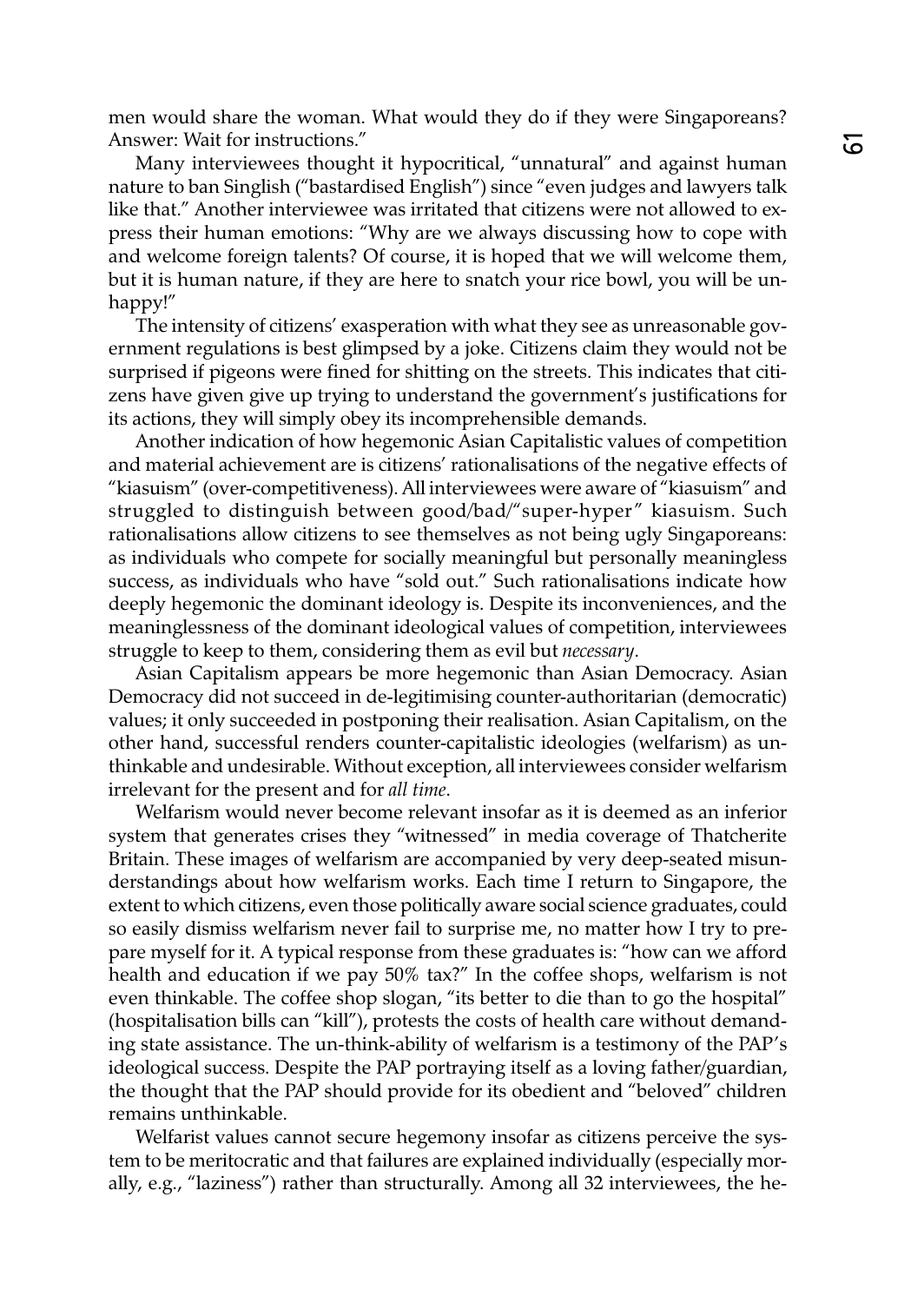gemony of meritocratic beliefs of self-reliance and fair distribution is unchallenged: citizens believe they must be self-reliant and upgrade their skills if they want a better material life. Even those who criticise meritocracy do so without rejecting it. They criticise its implementation without criticising its principles. In fact, their criticisms of the imperfect functioning of meritocracy are often "constructive" and useful in assisting the government to ensure genuine meritocracy.

Welfarist values also cannot secure hegemony insofar citizens are interpellated into the web of status competition, and aspire to raise their material situation above that of others. That capitalism is fuelled by inter-personal competition has unique implications for what constitute status symbols. "Asian Capitalism" is characterised by high investment and high savings (unlike Western capitalism's high investment and high spending). While needing to display material wealth, status items must both be costly (high spending) and wealth generating (high investment/savings). Not surprisingly, the status symbols in Singapore are the 5Cs (car, condominium, career, cash, credit), all of which have high "re-sale" values, unlike concert attendances, expensive holidays or designer clothes.

To reiterate, the hegemony of Asian Capitalism and Asian Democracy is less one of identification than one where alternatives are made unviable. There is clearly a resonance between what citizens and the government consider necessary (for economic survival). Because economic well being is seen as more fundamental than personal or political freedom, the latter aspects of national life become secondary and are subordinated to the imperative of economic growth. This explains why, despite non-identification with "consensual politics", and despite a mounting desire for political choice, citizens are willing, to quote local journalists, "to trade political freedom for economic rewards.

The nature of the second-generation PAP hegemony may be more accurately described as "consent to coercion" if we take into consideration citizens' complicity in tolerating authority. That Singaporeans are "famous for complaining" (according to local pop songs) indicates not only the magnitude of their dissatisfactions but also their complicity  $-$  they are aware of what they are trading when they vote the PAP. In accepting the PAP, they obviously make carefully weighed decisions, and agree to tolerate coercion in exchange for economic prosperity. Citizens tolerance of Asian Democracy produces an effect that is hegemonic — by conforming to the centre's value despite dissatisfactions, citizens perform a type of rhetorical compliance, and lend an aura of consensus to official values.

Furthermore, citizens' continued subscription to material and status competition ensures the continued relevance of economics as the key national goal and the continued relevance of economic performance as a relevant criterion for judging governments. Citizens' compliance with the centre's values, no matter how rhetorical, strategically perpetuates the PAP's economic legitimacy and with it, its hegemony.

These insights bring us to a question. If citizens' tolerance of PAP's authoritarianism is conditional upon economic satisfaction, if the authoritarian nature of Asian Democracy is intolerable without some anticipation of economic prosperity or "more good years" (PAP's election slogan), if the legitimacy of Asian Democracy is dependent on Asian Capitalism, does it mean that an economic crises would also pose a hegemonic crisis?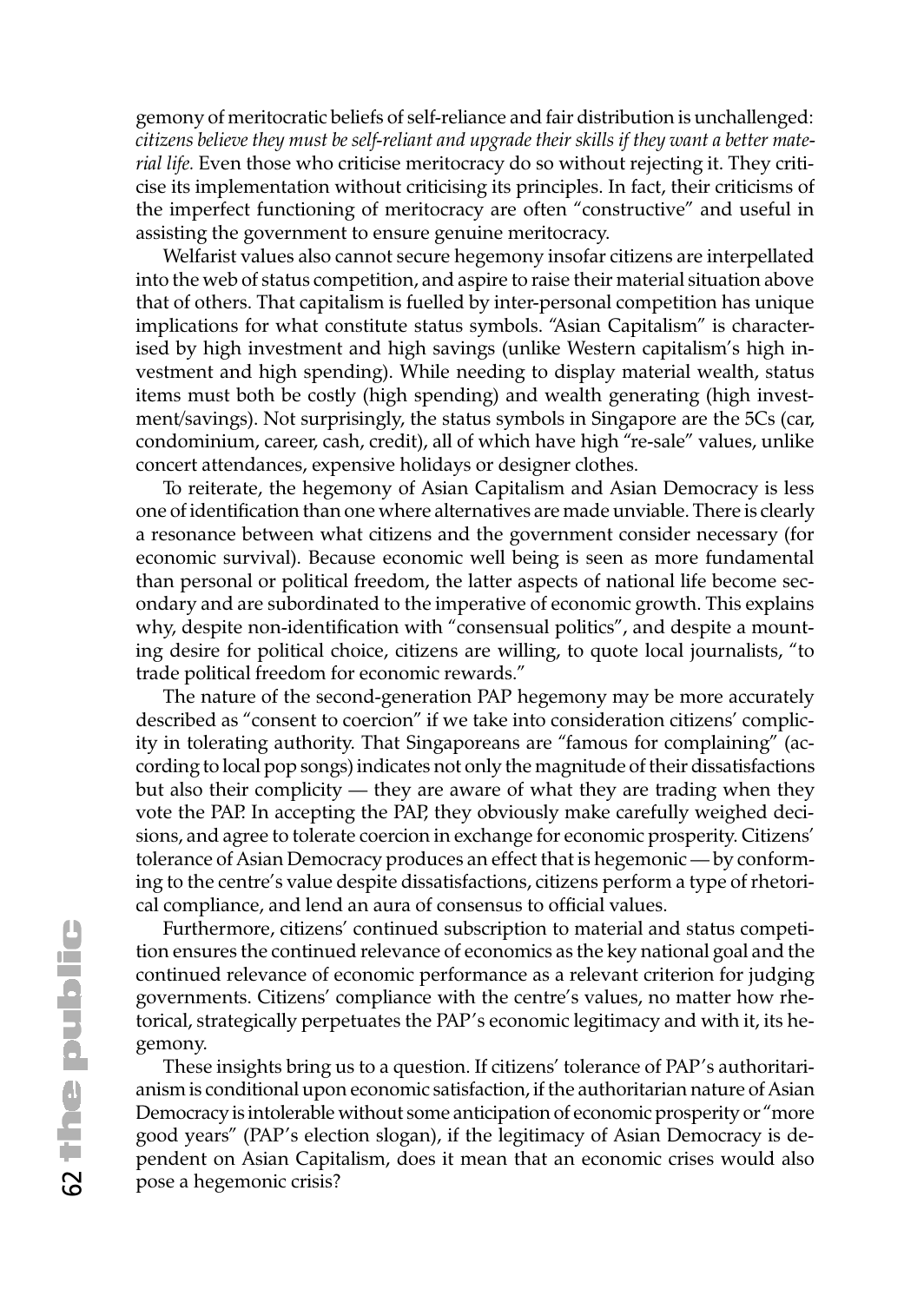#### Economic versus Ideological versus Hegemonic Crisis

To anticipate the conditions under which hegemonic crises arise, we need to have a clear understanding the basis of the hegemony. Here I want to consider approaches based upon different views of what constitutes the basis of hegemony and how it is sustained.

There are many scholars who see economic performance as the key basis of government legitimacy, and who identify an economic crisis as a hegemonic crisis. The political legitimacy of many Asian Democracies in Asia is premised upon good economic performance. The downfall of dominant governments in Indonesia and Taiwan during the economic crises is cited as evidence that popular legitimacy is premised upon economic growth. In Eastern Europe, citizens were willing to stay in the "pre-democracy" stage in fear that the transition to market democracy would mean the loss of job security (Dobbs 1992, 11-12). Even in the economically prosperous USA, political scientists argue that the shape of the economy is a very good indicator of whether the incumbent party will win the presidential elections (Voice of Democracy on CNN, 6 January 2001).

The Singaporean case is an important exception that helps crystallise the genuine basis of economic legitimacy. During the economic crisis, the PAP was able to convince citizens that the crisis was "regional" and thus beyond the control of the government, while also convincing citizens that despite the "regional" crisis being beyond its control, the PAP was Singapore's only hope out of the economic storm. The Singapore case demonstrates the incomplete correspondence between economic performance and legitimacy, and reveals that economic legitimacy is as much an ideological project to secure citizens' economic satisfaction as actual economic performance (Cf. the debate between Hall 1988; Leys 1990; Jessop et al 1988). Gramsci  $(1978, 145)$  himself noted that "a company of [soldiers] would be capable of going for days without food because it could see that it was physically impossible for supplies to get through; but it would mutiny if a single meal was missed as a result of neglect or bureaucratism.

That economic legitimacy has relative autonomy from actual economic performance does not help us anticipate hegemonic crises. Of course, hegemony is ultimately historically contingent and always contested, but this should not keep us from trying to identify some minimal conditions for the maintenance of party hegemony.

In trying to identify moments of hegemony crisis for the PAP, the question, under what situations would liberal democracy and welfarism begin to be seen as legitimate?" precipitates certain types of answers based upon material conditions economic prosperity or crises. While it is correct to assume a link (even if a relatively autonomous one) between ideology and materiality, this question is problematic because it assumes that ideology is static. An ideological crisis is not necessarily a hegemonic crisis because the PAP can always reinvent itself. If popular opinion favours liberalism and welfarism, the PAP's ideology can be reinvented correspondingly to recapture as much ground as its new ideology allows, e.g., instead of one-party rule, the PAP could preserve dominant-party rule.

However, even this clarification of the basis of PAP hegemony (as ideological flexibility) is not sharp enough. This is because elite hegemony is not necessarily undermined by mass alienation. In Singapore, citizens are "famous for complain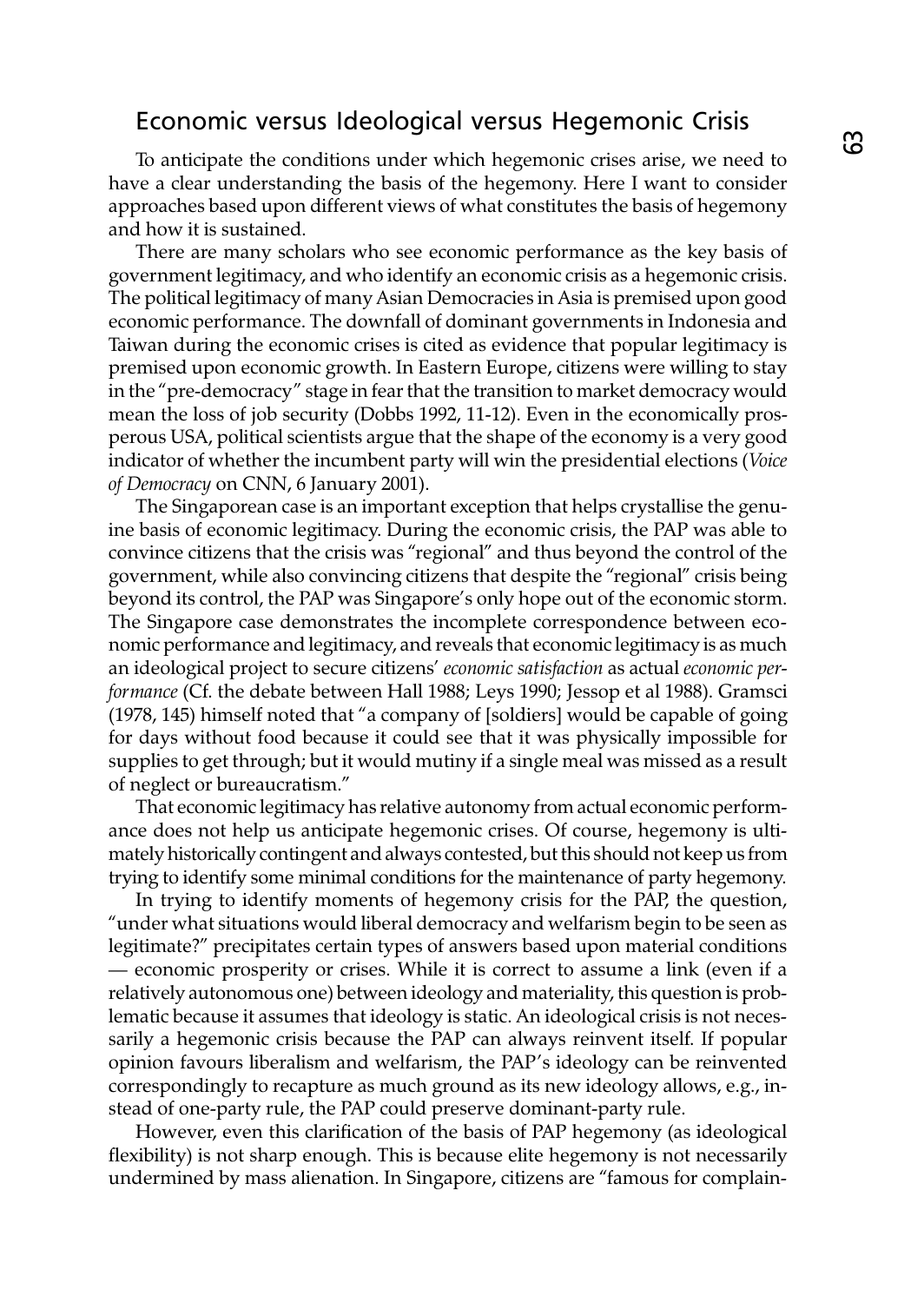ing" but their dissent is pushed underground and not allowed the opportunity to gain public credibility and mobilise support. Without the leadership of (organic) intellectuals or a section of the elite who turn against their own class interest, dissent may not be able to coalesce and secure legitimacy. If we recall Leys' argument that for an ideology to be hegemonic, it is not necessary that it be loved but that it has no serious rival, then hegemony is less about maintaining ideological popularity than the silencing or de-legitimising ideological alternatives (from elite sources). If Zaller (1992) and Hallin (1986) are right that public opinion/dissensus mirrors elite opinion/dissensus, then hegemony is highly dependent on the maintenance of ideological unity within the elite rather than within society.

This insight allows us to appreciate just how tailored the AV project is to the maintenance of one-party ideological dominance, and just how astute the PAP leadership is. Understanding that hegemony is not about popularity, Singaporean PMs Lee and Goh have never allowed themselves to be "coerced" by the electorate (Chua 1995, 154-5) or recapitulated on what they consider sound economic decisions for the sake of popularity. Lee is unremorseful about the PAP's elitism ("Never mind what the people think. That's another problem"; Lee 1986). Hegemony is not sustained by identification but by rhetorical compliance (due to the perception of no viable alternatives). As such, the AV project's ability to secure citizen's co-operation in de-legitimising ideological alternatives and preventing social fragmentation in the name of communitarianism makes it a social technology *par excellence* for the sustaining of one-party ideological dominance.

#### Notes:

1. These claims had to be refined when Newly Industrialising Economies (NIEs), despite achieving miraculous economic growth, failed to "evolve" into liberal democracies. One camp revised their claim to argue that authoritarianism and centralisation was necessary for young states to kick-start their economies but maintained that contradictions in *late-capitalism would* trigger the "evolution" or "transition" into liberal democracy (cf. Castells 1988, 3-4; Rodan 1993). Another camp concede that liberal democracy is not inevitable (Dahl 1966; Dahl 1973, Pye and Pye 1985), although many continued to use liberal democracy as a universal standard to point out "true" versus "pseudo" democracies and to identify factors that "complicate the forward march of (liberal) democracy" in pseudo-democracies.

2. "Asian Values" and its acronym "AV" are used to respectively connote "Asian-ness" and to denote a government project.

3. Bass (1993, 77-78) observes that Latin American governments tend to be founded on "pseudodemocratic" electoral legitimacy while Leninist Eastern European governments represent themselves as protectors of proletariat/mass interest. By contrast, East Asian governments appear to be protectors of global capitalism (cf. Park et al 2000; Mizra 1986; Yoshihara 1989).

4. I use the word "race" rather than "ethnicity" deliberately to underlie the genetic assumptions in many of the Singapore government's policies.

5.Unfortunately, I could not locate the original source of this quote, although it is readily cited online, e.g., http://www.univ-tours.fr/capaganglais/PovertyQuotes.htm.

6. Ubonrat Siriyuvasak suggested in discussion at Bellagio that citizens may feel genuinely contented too, suggesting further that consumption (shopping) can breed a sense of freedom and choice.

7. Attempts to deprive Malays of their symbolic status in the region could be met with regional threats. In 1963, Indonesian President Sukarno organised an armed confrontation against Malaysia for accepting states without Malay majority to be part of its Federation (Turnbull 1989, 274).

8. Cf. www.mindef.gov.sg/dag/cmpb/recruit\_handbook.html.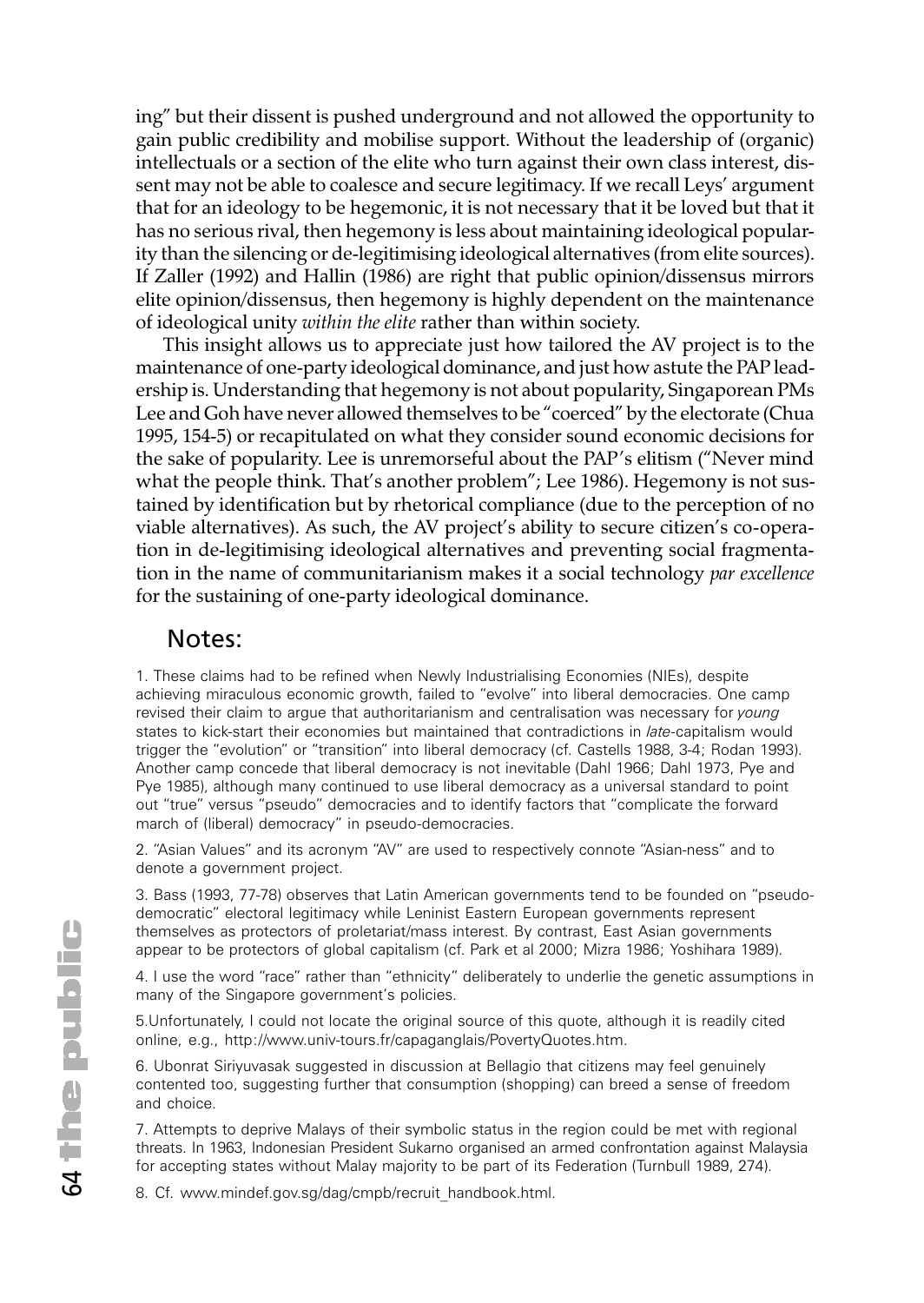9. That citizens are "Western" and "Eastern" is a direct effect of the bilingualism policy. In Singapore, bilingualism establishes English as first language and "mother tongue" as second language. Should English be a second rather than a first language, the "Asian-ness" of Singaporeans may not be so severely called into question. This subordination of mother tongue under English mirrors the subdominant position of AV and its role as a supplement to the dominant ideology of capitalistic competition – English is the language that will realise the dominant ideology/dream of international competitiveness.

10. There is also the explanation of fear of the consequences of political participation coffeeshoppers are aware of others' perception of their lack of expert credentials; women and minorities are constrained by moral/social expectations of good citizenship ("good mothers," "good Malays"); well-educated young interviewees complain they have to master a consensual writing style before they can compete successfully for publication space in the national daily. However real these administrative, psychological and ideological barriers, they do not sufficiently explain why citizens do not contest the government. The obstacles Indonesians and Filipinos face are no less forbidding, yet they are not deterred.

11. It would not be surprising at all if the Singapore Dream of the 5 "Cs" (car, cash, career, credit, condominium) is expanded to include a 6th or 7th "C" such as computer or convertible.

### References:

- Ang, Ien and Jon Stratton. 1997. The Singapore Way of Multiculturalism: Western Concepts / Asian Cultures. New Formations 31, 51-66.
- Bass, Harold F., Jr. 1993. Change and Democratisation in One-Party Systems. In G. Wekkin, D. Whistler, M. Kelly and M. Maggiotto (eds.), Building Democracy in One-Party Systems: Theoretical Problems and Cross-Nation Experiences, 70-84. Connecticut: Praeger.
- Benjamin, Geoffrey. 1976 The Cultural Logic of Singapore's Multiracialism. In R. Hassan (ed.), Singapore: Society in Transition, 115-133. Kuala Lumpur: Oxford University Press.
- Birch, David. 1993. Singapore Media: Communication Strategies and Practices. Sydney: Longman Chesire.
- Burchell, Graham, Colin Gordon and Peter Miller. 1991. The Foucault Effect: Studies in Governmentality. Chicago: University of Chicago Press.
- Castells, Manuel. 1988. The Developmental City-State in an Open World Economy: The Singapore Experience. Working Paper No. 31. Berkeley Roundtable on the International Economy, University of California, Berkeley.
- Chan, Heng-Chee. 1985. Legislature and Legislators. In J. Quah, H.C. Chan and C.M. Seow (eds.), Government and Politics in Singapore, 71-91. Singapore: Oxford University Press.
- Chua, Beng-Huat. 1995. Communitarian Ideology and Democracy in Singapore. London: Routledge.
- Clammer, John. 1985. Singapore: Ideology, Society and Culture. Singapore: Chopmen.
- Clammer, John. 1993. Deconstructing Values: The Establishment of a National Ideology and Its Implications for Singapore's Political Future. In G. Rodan (ed.), Singapore Changes Guard: Social, Political and Economic Directions in the 1990s, 34-51. New York: Longman.
- Dahl, Robert A. 1966. Political Opposition in Western Democracies. New Haven: Yale University Press.
- Dahl, Robert A. 1973. Regimes and Opposition. New Haven: Yale University Press.
- De Bary, Wm. Theodore. 1998. Asian Values and Human Rights: A Communitarian Perspective. Cambridge: Harvard University Press.
- Dobbs, Michael. 1992. Is the Old Regime Truly Gone in Russia? Washington Post Weekly 9, 38, 11-12.
- Fernandez, Warren and Ching-Ching Leong. 1995. Two Sides to Every Story. Scribe. Singapore Press Club. Nov/Dec 1995.
- Foucault, Michel. 1979 Governmentality. m/f no.3, July, 5-21.
- Fraser, Nancy. 1992. Rethinking the Public Sphere: A Contribution to the Critique of Actually Existing Democracy. In C. Calhoun (ed.), Habermas and the Public Sphere, 109-142. Cambridge: MIT Press.
- Fukuyama, Francis. 1992. The End of History and the Last Man. New York: The Free Press.

Giddens, Anthony. 1994. Beyond Left and Right. Cambridge: Polity.